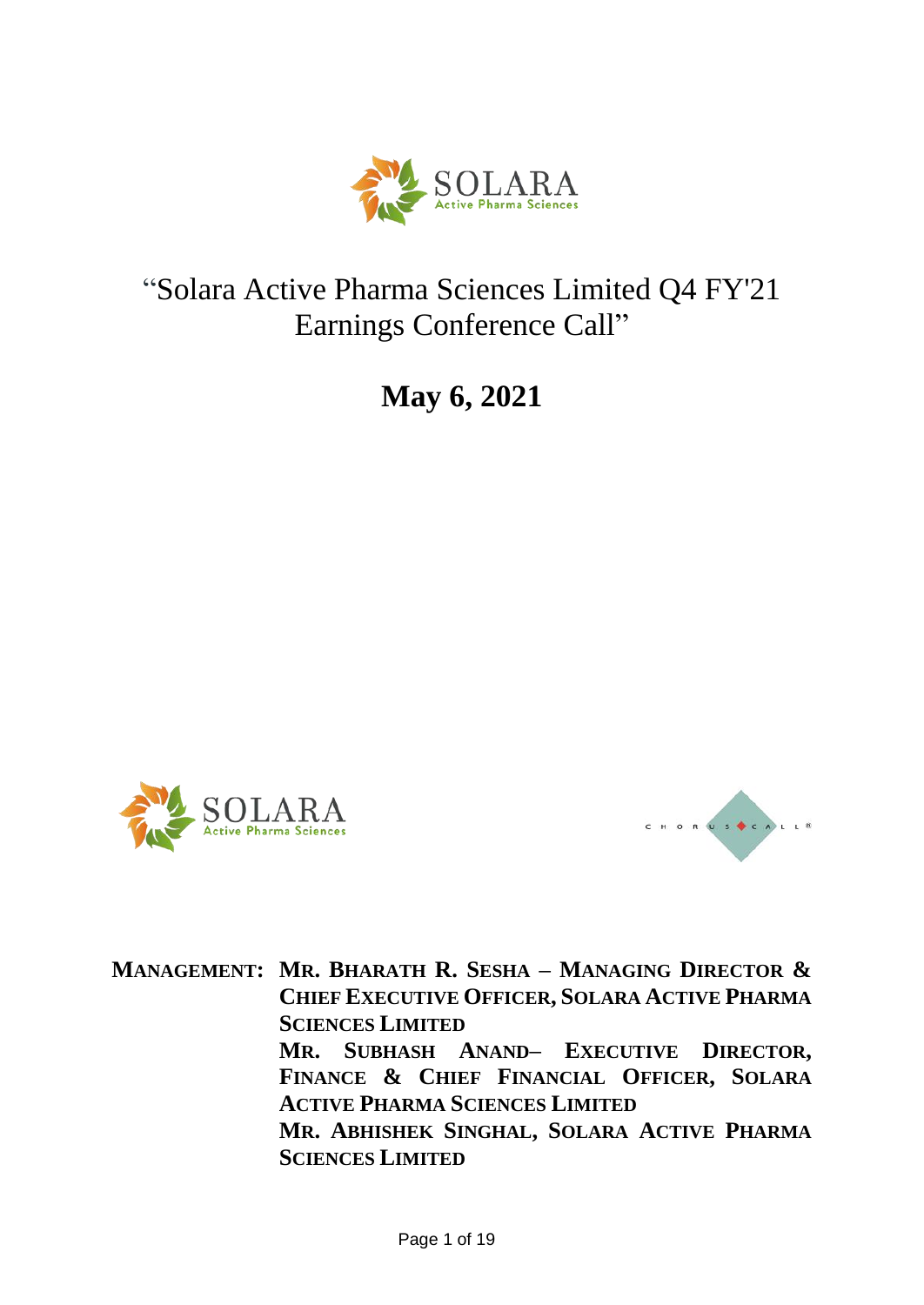

| <b>Moderator:</b>        | Ladies and gentlemen, good day and welcome to Solara Active Pharma Sciences Limited Q4<br>FY'21 Earnings Conference Call. As a reminder, all participant lines will be in the listen-only<br>mode and there will be an opportunity for you to ask questions after the presentation concludes.<br>Should you need assistance during the conference call, please signal an operator by pressing '*'<br>then '0' on your touchtone phone. Please note that this conference is being recorded. I now hand<br>the conference over to Mr. Abhishek Singhal. Thank you and over to you sir. |
|--------------------------|--------------------------------------------------------------------------------------------------------------------------------------------------------------------------------------------------------------------------------------------------------------------------------------------------------------------------------------------------------------------------------------------------------------------------------------------------------------------------------------------------------------------------------------------------------------------------------------|
| <b>Abhishek Singhal:</b> | Very good afternoon to all of you and thank you for joining us today for Solara Active Pharma<br>Sciences Earnings Conference Call for the Fourth Quarter and Full Year-ended Financial Year<br>2021. Today, we have with us "Mr. Bharath Sesha - Solara's M.D. and CEO, and Mr. Subhash<br>Anand -- Executive Director, Finance and CFO to share the Highlights of the Business and<br>Financials for the Quarter."                                                                                                                                                                 |
|                          | I hope you have gone through our "Results Release" and the "Quarterly Investor Presentation",<br>which have been uploaded on our website as well as stock exchanges website. The transcript of<br>this call will be available in a week's time on the company's website. Please note that today's<br>discussion will be forward-looking in nature and must be viewed in relation to this pertaining to<br>our business. After the end of this call, in case you have any further questions, please feel free<br>to reach out to the Investor Relations team.                         |
|                          | I now hand over the call to Bharath to make the Opening Remarks.                                                                                                                                                                                                                                                                                                                                                                                                                                                                                                                     |
| Bharath R. Sesha:        | Thank you, Abhishek. Good afternoon, everyone. Thank you for joining this call today. It's with<br>a sense of deja vu that we are all dealing with the second wave of this pandemic now. I wish you<br>and your loved ones lots of good health as we fight this pandemic together. It's somber times<br>and we are fully conscious of this and are taking all measures to support the community and<br>keep our employees safe and healthy.                                                                                                                                          |
|                          | Coming to our "Results", delighted to share with you that Solara has delivered a landmark year;<br>our FY'21 performance has been one wherein every quarter we've built on the solid successes<br>and the foundation has been laid over the last couple of years. We focused on accelerating growth<br>over the year and we have delivered on that count. This year has been one with its share of<br>challenges. As we all know, it started with the lockdown and a consequent need to ensure our                                                                                   |

customers and to broader society. I'm very proud of how the Solara team has delivered on all of these things consistently day-after-day. Coming to our "Q4 Results", the diversity of our geographical presence and the strength of our product portfolio enabled us to navigate Q4 quite well. Our Q4 performance was underlined by revenues of INR4,540 million and an EBITDA of INR1,051 million with EBITDA margin of

23.1%. This has led to a PAT of INR566 million. The year-on-year growth of these numbers were 47% on revenues, 74% on EBITDA and 218% on PAT. Our FY'21 performance was

employees were safe and healthy while focusing on living up to our commitments to our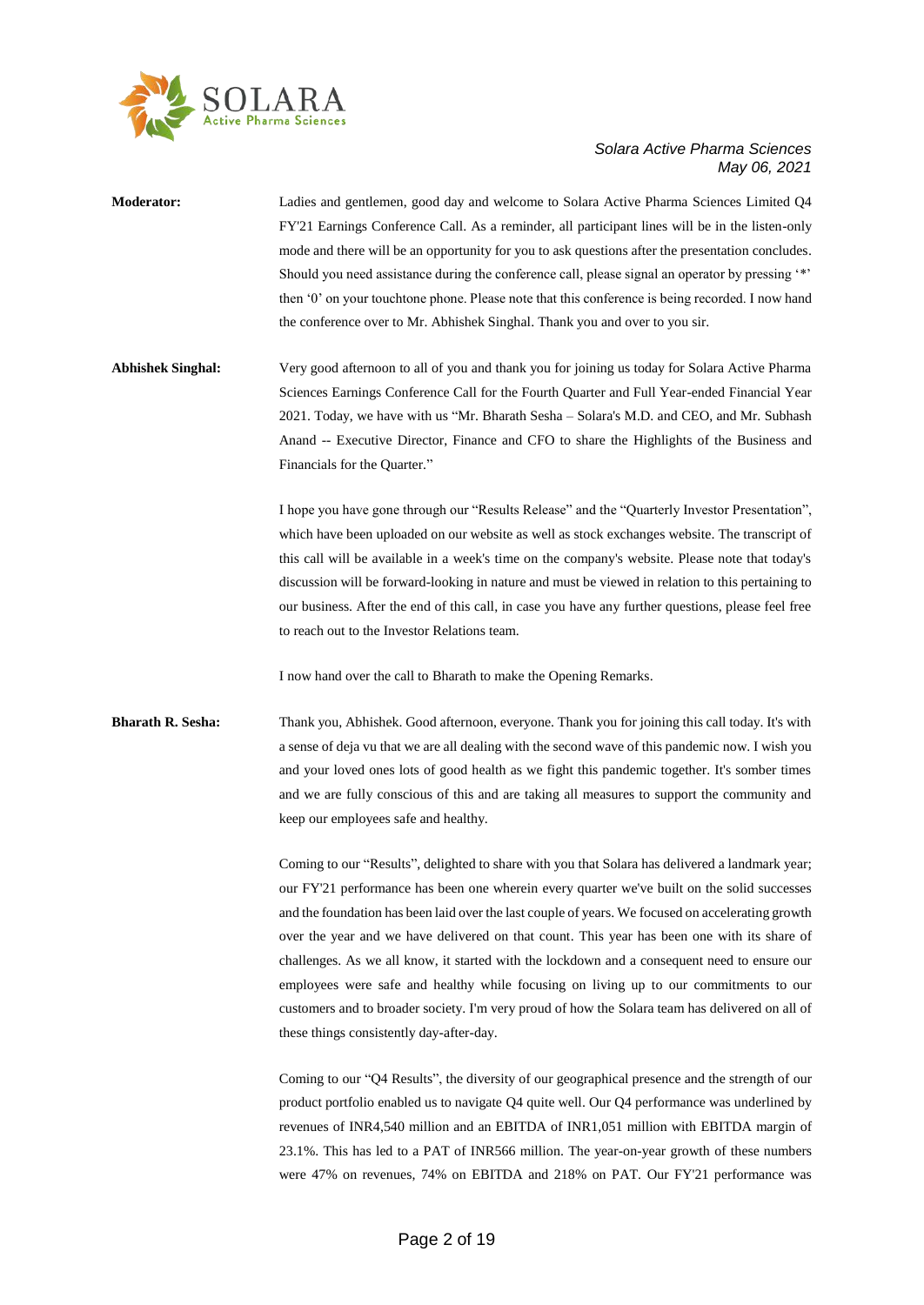

underlined by a revenue of INR16,457 million and EBITDA of INR4,004 million with EBITDA margin of 24.3%. This has led to a PAT of INR2,213 million. The year-on-year growth of these numbers were 22% on revenues, and if you exclude Ranitidine it would be 30% growth in revenue, 43% on EBITDA and 93% on PAT.

Let me talk about the "Underlying Performance Drivers" that we have had over this quarter. There has been a strong performance in other markets, continuing increased presence in the regulated markets. We have been able to successfully enter into multiple new customers and markets, including for the production that we have ramped up in Vizag, and I'll come back to Vizag in a couple of minutes.

We've anchored a regulated market presence quite well and we are excited about further opportunities that we are currently in the final stages of concluding with new customers for multiple new products. We've also been successful in maintaining a share wallet with key customers for our base business.

Our costs improvement actions, both in supply chain and in operations continues to be a pillar of strength. And our R&D velocity has increased significantly. This year, we filed eight US DMFs which is double of last year's total and three EU DMFs. The total last year was five between these two. Our market extensions, which I would say as a means of efficient growth for FY'21 stood at 23 across multiple global markets and regions.

Coming to our "CRAMS business", we continue to track to plan on our CRAMS business. We have seen repeat opportunities come in from big pharma companies and we are continuing to deepen our engagement with them. There was a one-off delay in offtake of volumes by a couple of our customers which we are confident will normalize over the coming months. We continue to have very good revenue visibility for the CRAMS business for the next three quarters and overall, we expect the CRAMS business to grow at a faster growth clip than the overall company.

Let me talk about the "Vizag Facility." The commercialization of the Vizag facility is going on in a calibrated manner. We have doubled our utilization rates from Q3 to Q4. What is exciting also is that we have accelerated and are progressing really well towards validating and commercializing a multi-purpose facility at Vizag. This will happen in this Q1 FY'22. This facility will have the capability to produce a COVID-related molecule, Favipiravir. With this facility, commercialization concluding in Q1 between Aurore and Solara, we would have one of the largest capacities for Favipiravir API. This is a great example of how we have nimbly reacted to a very clear need in society and we will bring a product to our customers which is also direly needed by society in record time.

In addition to this, we are also working together with a role on other interesting molecules that include ones that are related to COVID therapy. These initiatives will nicely marry Solara's assets with rapid product development capabilities that both companies possess.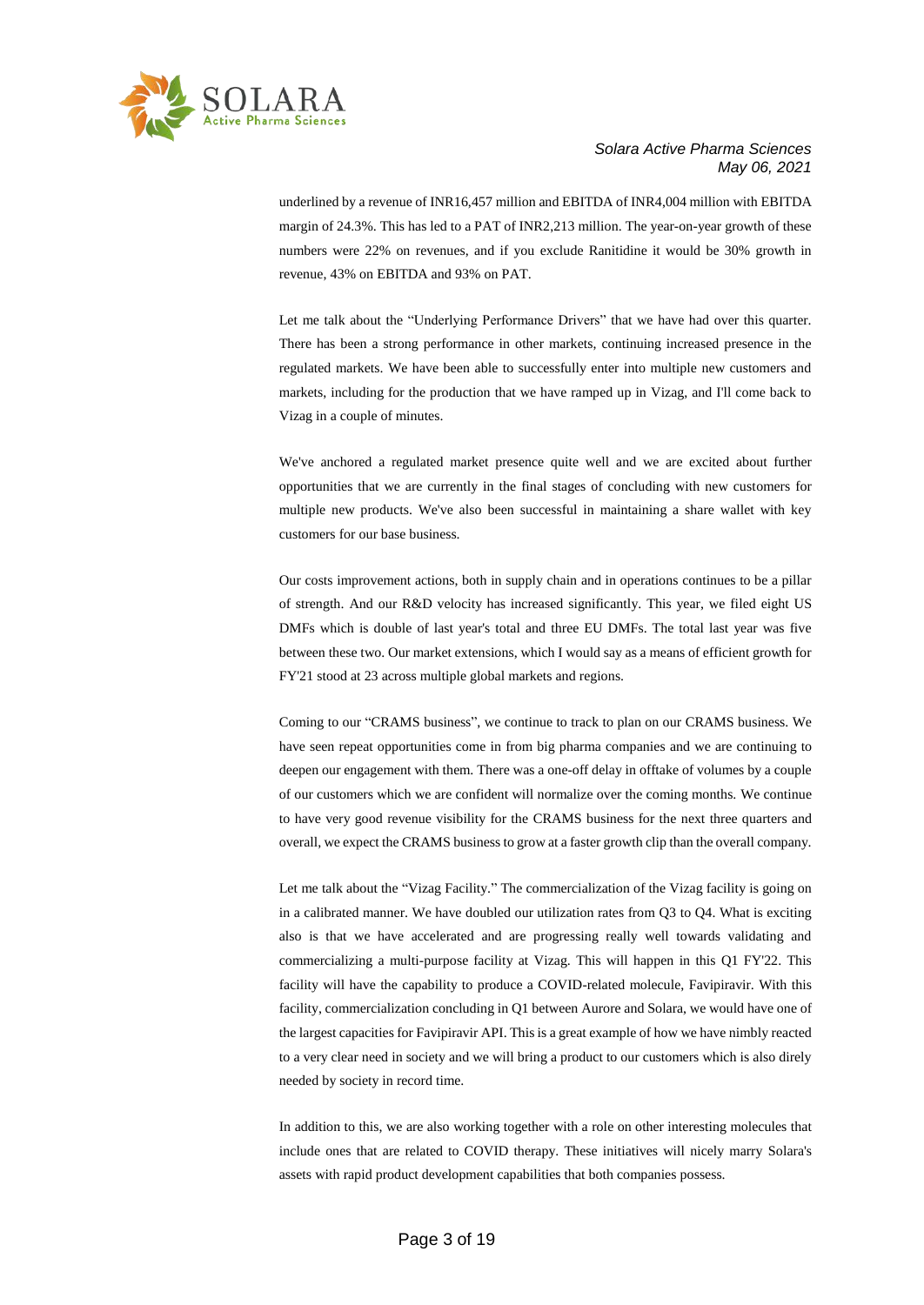

Let me talk about our "Strategy and the Future." A key milestone in the future success for Solara was the recently announced merger with Aurore. Just want to remind all of us this merger has added significant momentum to the execution of our strategy. It is EPS-accretive immediately and it fills in very nicely some of the strategic priorities for Solara. We have already initiated with a leading consulting firm the process of identifying synergies at a more granular level. And once we get the approvals from shareholders we will get into more details and share this with you at the appropriate time. But the initial analysis looks really exciting and bodes really well for our future.

In addition to this, we also make steady headway in developing technology platforms and we are on track for executing proof-of-concept for at least two of them by the end of this financial year.

A couple of new products that we have launched in FY'21 are all set for scale up in Q2, Q3 of FY'22 and I'm delighted to say that we have confirmed orders for the entire year already for these products.

We also have additional exciting products in our pipeline which will be moving into validation phase in FY'22 and will support our growth not just in FY'22 but for many years beyond.

Like to end by saying that we all are dealing with the second wave in India. Various parts of the world are in different stages of fighting this pandemic. There is a need for us in Solara to continue to focus on costs, customers, differentiation and keeping employees safety and health as number one. Our business model of strategically partnering with our customers on a long-term basis, our product portfolio breadth and a solid position that we have in many of our products, will enable us to successfully deal with the market dynamics. I'm very confident that with the depth of our product portfolio, the growth in new products and significant acceleration in our CRAMS business, our FY'22 will gain momentum as the year progresses. I would ask "Subhash now to share some details in Balance Sheet and Other Key Ratios."

**Subhash Anand:** Good afternoon, everyone. As you have seen in last three quarters, the financial ratios have continued to improve consistently.

> Just to share with all of you, the board has recommended a final dividend of Rs.3 per share. With this the total dividend for FY'21 including interim dividend will be Rs.7 per share, that is 70% Yes, the final dividend is subject to shareholders approval.

> CAPEX for this year is at Rs.174 crores. This continued to reflect our focus on growth-led investment. Asset turn for FY'21 stood at 1.8x, up from 1.7x in the previous year… in fact 1.8x asset turn is with Vizag, if we take out Vizag because Vizag contributed part of the year, our asset turn stands at 2.1x. This reflects the leveraging of asset and higher utilization of earnings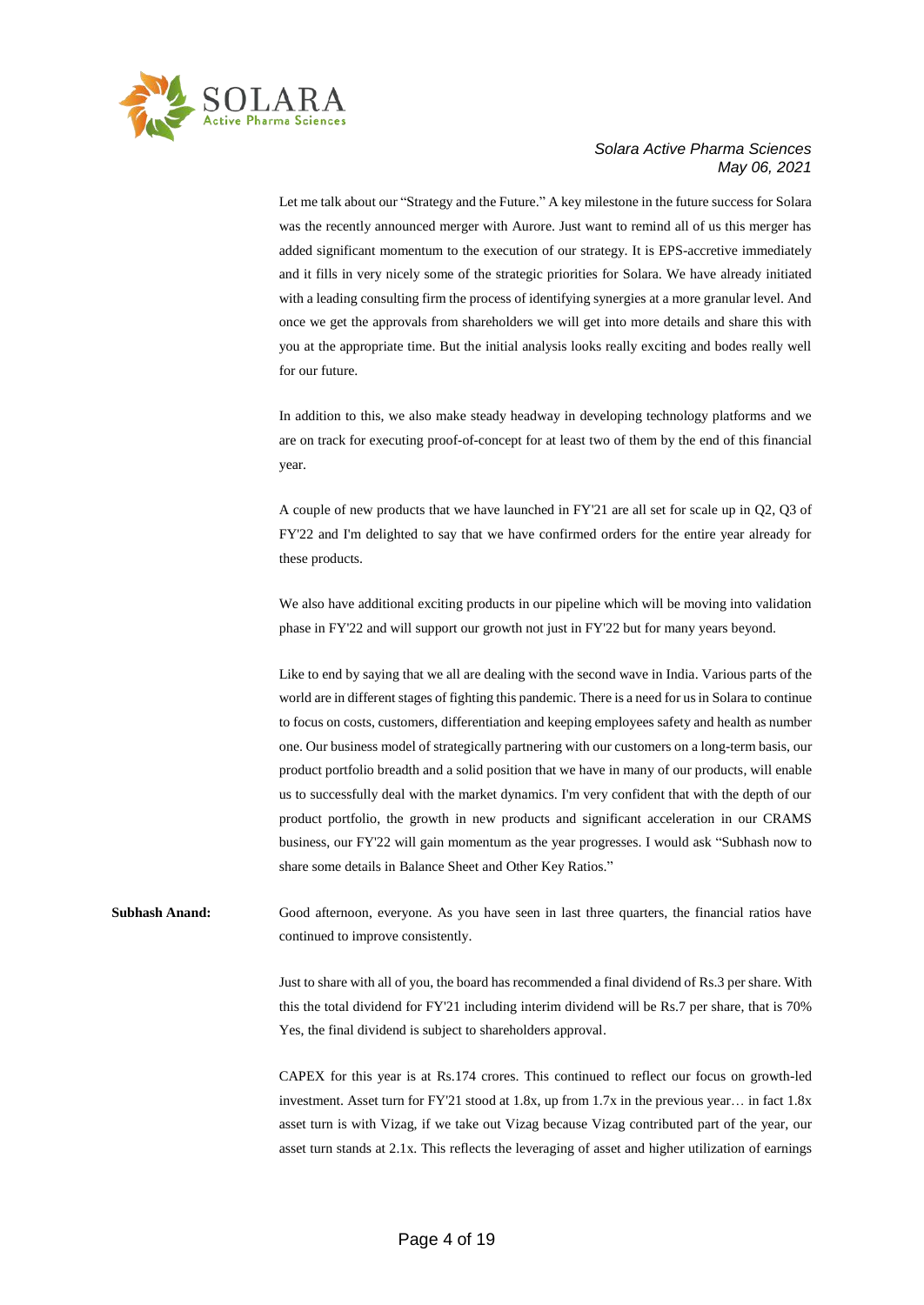

which we are able to achieve during our current year and also reflect the potential of asset utilization what we have in future if we continue to perform the way we are.

Net assets increased by 783 million from Rs.441 crores to Rs.522 crores, contributed by higher receivable this quarter primarily led by two or three reasons I call it, one, yes, the sale in this quarter is much higher compared to last quarter as well as the last year. As Bharath indicated, YoY sale is up by 43%, that has resulted in higher receivable. Other things, our sale to LRM market has increased and LRM market being led by slightly higher receivable days compared to regulated market, that also has impacted higher receivables as of 31st March. Plus, we have outstanding because of GST and export incentives which were expected to be normalized in the coming quarter.

Net debt as of 31st March are at Rs.408 crores after adjusting the surplus cash of Rs.199 crores as of 31st March. While our net debt-to-EBITDA ratio continue to be comfortable at 1x, ROC stands at 17.9%. If we take out Vizag asset, our ROC now is at around 21%, which is almost benchmark compared to the industry. With the healthy balance sheet ratio and fresh infusion of capital and abundant opportunity, Solara is positioned exceptionally well for the future. That's what we have for this quarter on financial ratios and commentary. We can now open up for Q&A.

**Moderator:** Thank you very much. We'll now begin the question-and-answer session. First question is from the line of Alankar Garude from Macquarie. Please go ahead.

- **Alankar Garude:** Sir, my first question is revenue ramp up from Vizag appear slow and that's reflected in just 4% sequential growth. And you also mentioned about calibration in ramp up of Vizag. So, firstly, can you elaborate a bit on that? And secondly, I think in Feb, you had said that you expect to reach optimal utilization in three to six months from then. So, what would be a revised expectation?
- **Bharath R. Sesha:** Thanks, Alankar. So, on the first question, when I say, 'calibrated', what we were doing is we were placing our product in markets where we had made strategic choices to enter. So, that's what I meant by calibrated. So, our revenue from Vizag has scaled up, as I said the plant utilization is doubled, so last quarter if you recall, I had said roughly around 1/3 was a plant utilization, currently we are roughly around two-thirds. We are fully capable of ramping it up in the next three months. So, the guidance that I gave on full ramp up is still valid. We are currently in the process of the final ramp up phase and we will be on track when it comes to ramping up to full capacity in the same time frame I had indicated last time.

**Alankar Garude:** So, as of now there are no challenges which you are facing because of the second COVID wave specifically pertaining to Vizag?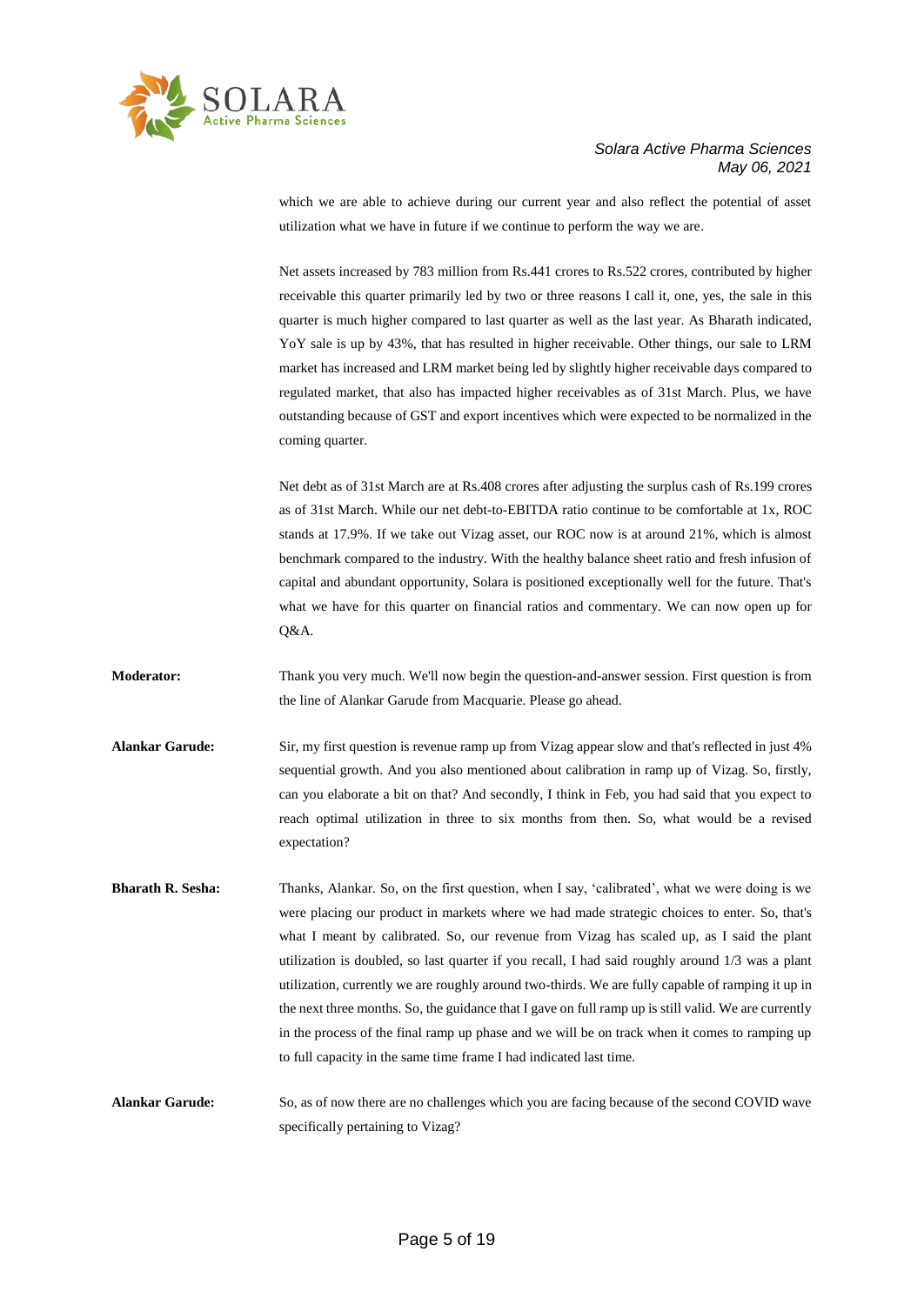

- **Bharath R. Sesha:** No, we're not, we have been very, very careful in that, we've tried to take all precautions, so no impact now from a second wave.
- **Alankar Garude:** One follow-up to that. We had also said that we are looking to possibly start the regulated market sales from this facility towards the end of this fiscal. Now with the second COVID wave, is there a possibility of a delay on those lines?
- **Bharath R. Sesha:** So, the picture is a bit hazy currently, because that lies entirely with the regulator but we have a couple of opportunities to ensure that we mitigate that risk. Countries are now more flexible with remote audits; we are hopeful that we will be able to get those solutions in place for us to be able to get regulatory approvals before the end of the fiscal. That's still the operating assumption and we are working towards that thing, Alankar.
- **Alankar Garude:** Second question is we haven't provided any guidance for FY'22 and possibly that's because of the merger. But is it possible to provide any qualitative comments on how FY'22 is likely to look for us?
- **Bharath R. Sesha:** Sure, and you're exactly right, we want to come back to you once the shareholder approval is there and much more detail about the synergy opportunities and the combined entities outlook for the future. That's the reason we have not given you specific guidance for Solara this quarter for the future, but qualitatively, there are three cylinders of growth that Solara has and all three are in good shape and that is basically the base business where share of wallet wise, we are at the right customers with the right share of wallet, new products, I had talked about in my opening remarks, we are excited about a couple of new products that are scaling up this year, we're fully booked in terms of capacity for those products with customer commitments and our CRAMS business where I see strong revenue visibility, stickiness with our customers, particularly big pharma companies. So, qualitatively, I can say we are in the same momentum of growth that we have experienced this year. We will continue to feel that momentum of growth going forward.
- **Alankar Garude:** Can you comment on the status of expansion of the Mysore facility? And any thoughts on our backward integration initiatives for FY'22?
- **Bharath R. Sesha:** So, this will be covered as part of the synergy discussions, Alankar. So, this is definitely one of the key topics that we see synergies play out after the merger, because we have possibilities to backward integrate from both companies products, and we have the land to be able to do it in Mysore. So, we'll come back to you specifically on this question. But it's a high attention point, and we see quite some exciting opportunities there.
- **Alankar Garude:** On that, we had already announced the CAPEX for Mysore, right. So, are we putting that on hold till we firm our merger plan?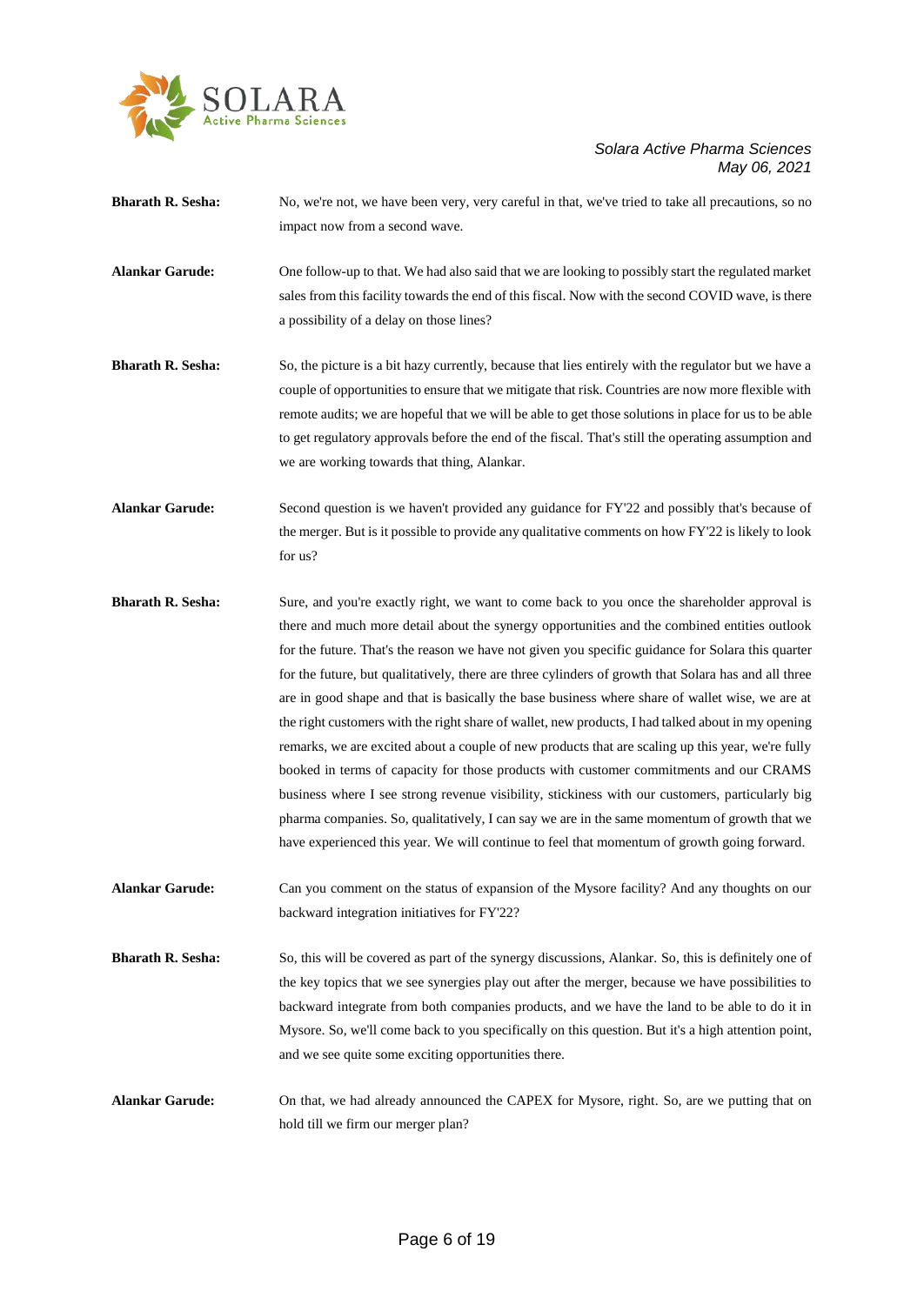

- **Bharath R. Sesha:** We have not specifically announced a CAPEX from Mysore. We said we will be building intermediate capacity there. Now, we will just kind of incorporate some of the additional opportunities we get for that intermediate facility and we will be investing in Mysore on the intermediate capacity, Alankar.
- **Moderator:** Thank you. The next question is from the line of Sriraam Rathi from ICICI Securities. Please go ahead.
- **Sriraam Rathi:** A couple of questions. Firstly, on the CRAMS business that you mentioned for the next three quarters, the visibility remains very strong and we're already back on track in Q4. So, does that mean that we will be back to FY'20 level so it could even go higher from that level?
- **Bharath R. Sesha:** So, as we had discussed during the previous concall and then in a merger announcement, the CRAMS business is well on track. So, we will grow faster than the overall company does in the coming period, two, three years. To answer your specific question, will we be back to where we were in FY'21? We hope we will be better than we were in FY'21 in CRAMS business based on the visibility that I have. I'd also mentioned in my opening remarks that a couple of our customers who take quite good products, have good margin and good revenue had delayed their offtake one-time, it's not structural and situational because they had other priorities when it came to COVID molecules, that is also normalizing now. So, I'm quite confident we will deliver good growth in CRAMS business.
- **Sriraam Rathi:** Secondly sir on the gross margins this quarter, we have seen some dip, that is also getting reflected in the EBITDA margin to some extent. Any specific reason for gross margin dip or it is like one-off quarter?
- **Bharath R. Sesha:** So, there are a couple of reasons for it; one is the fact that, we were able to move Vizag product into the less regulated markets obviously had an impact, because that would mean that lower margins that we would have typically gotten in the regulated market, this would be lower. Second, there was less sales to the regulated markets on some of the base molecules and that is entirely related to the fact that people were just normalizing demand after COVID, stocks were being run out by some of our customers. Both these trends we will expect to normalize. So, those were the key contributing factors towards the margin change from last quarter to this quarter.
- **Sriraam Rathi:** Let us say going forward FY'22, is it fair to assume that like FY'21 base overall for the full year of gross margin and EBITDA margin should be sustainable or improve from here on?
- **Bharath R. Sesha:** Yes, so we've always been guiding that we should be looking at the 23, 25 range for EBITDA and we will continue to be able to deliver those types of margins.
- **Moderator:** Thank you. The next question is from the line of Cyndrella Carvalho from Centrum Broking Limited. Please go ahead.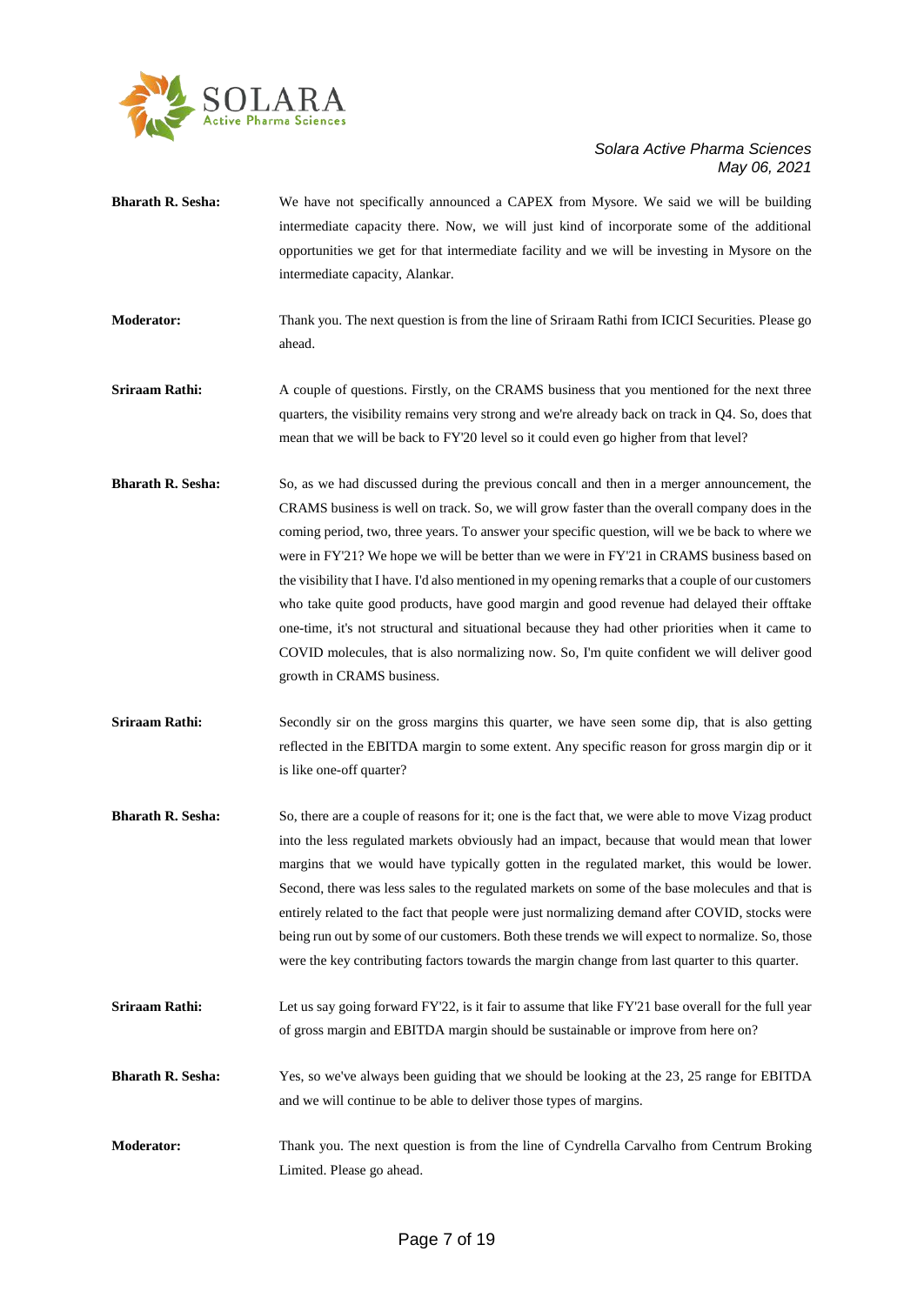

- **Cyndrella Carvalho:** I guess I had a question on the guidance, but you have already alluded to it that we need to wait for it. Just the other question that you highlighted about the margin dip, could you please repeat that, what is the reason for this quarter gross margin dip?
- **Bharath R. Sesha:** So, I think we've seen that our sales growth in the less regulated markets or what we call other markets is significantly higher this quarter than it was in previous quarters, mainly driven by the production in Vizag, which we were selling in the less regulated markets. That was the key reason because of the sales mix in the two markets that you saw some reduction in margin. And we expect that to normalize as our sales mix in terms of regulated to less regulated gets more into the normal mode over the next few months.
- **Cyndrella Carvalho:** Sir, aren't we seeing any kind of impact of the recently increased raw material prices that the industry is talking about, are we seeing any impact coming on our baskets specifically and any comment on the industry level that you could help us with?
- **Bharath R. Sesha:** So, sticking to Solara, to respond to your question, like with every other oil-based solvent, I mean, we've also seen our share of price fluctuations, but I've been very clear in emphasizing that we have really a very strong cost improvement program that's been running quarter-afterquarter and delivering and we are able to mitigate to a large extent any fluctuations in raw material pricing through better sourcing, through better operations control, better ease, better recovery. So, we're very confident that any blip in prices that would happen, most of it can be mitigated and has been mitigated in the past through our superior performance and cost improvement. So, that will continue to be the case going forward, Cinderella.
- **Cyndrella Carvalho:** But no major impact, because the price rises have been very steep, we've been hearing 200%, 300% rises, so we are well protected?
- **Bharath R. Sesha:** Yes, we are and some commodity chemicals, acetic acid, for example, went significantly higher over the course of the quarter. But we've really been anticipating some of these and we have been taking actions to mitigate costs either through smarter sourcing or better operations. So, we've been able to handle that, and we will be able to do that going forward.
- **Cyndrella Carvalho:** Also around the pricing, I mean, we have seen some price declines in Ibu. But does that have any impact over our businesses of now or you think that our long-term contracting is being protecting us there?
- **Bharath R. Sesha:** So, all our regulated market sales which are mostly on long-term contracts has protected us and we've always taken a long-term view with our customers, and as I've always been saying, when there was a shortage and prices were different then we've supported us and whenever there has been a price fluctuations one way or the other, we worked well with each other. So, we are to a large extent protected. However, in the less regulated space which is all new market entry for us from Vizag there has been an impact on our pricing, but that is normal for the whole market, so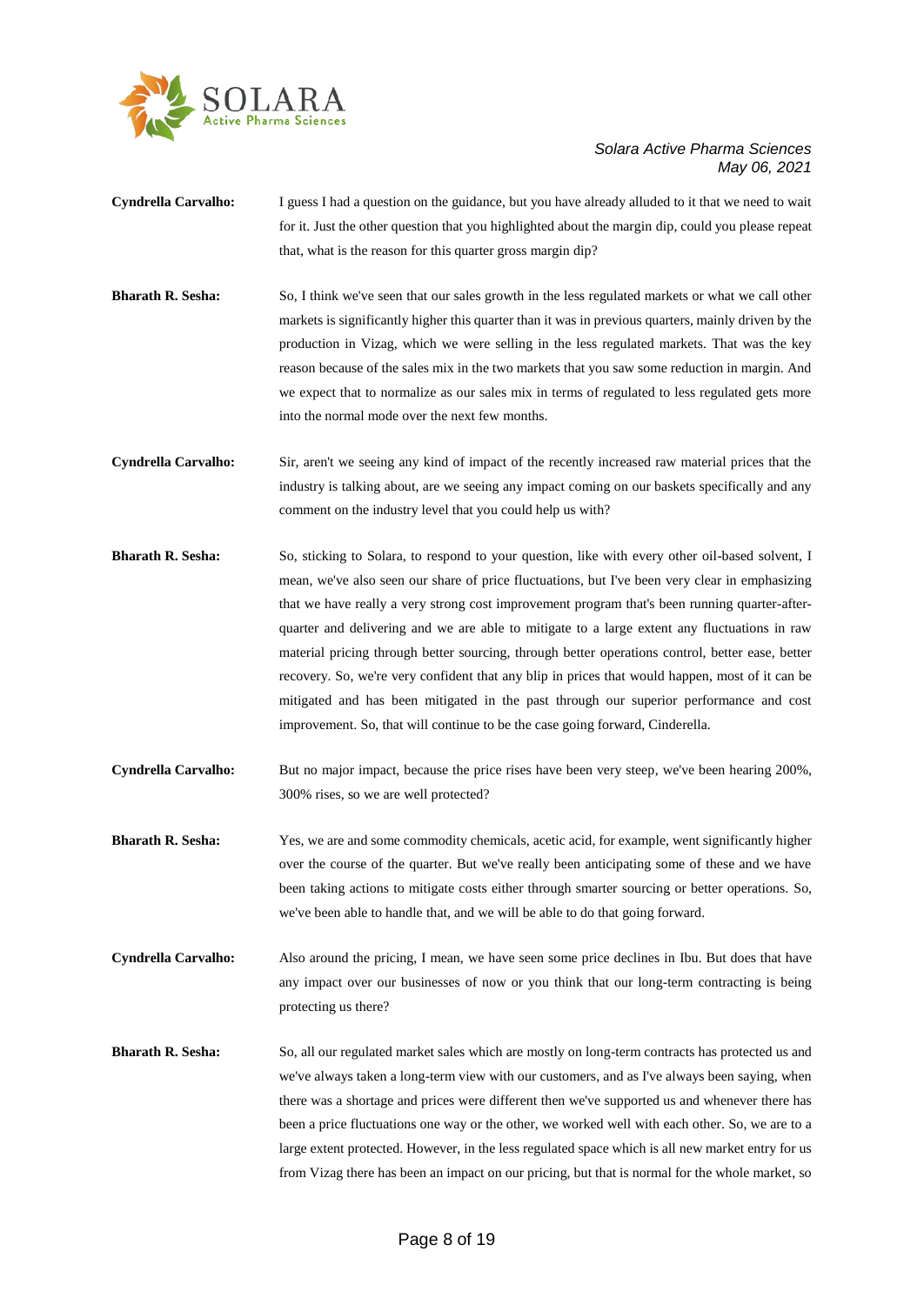

nothing specific to Solara. Overall, we are well protected because of our sales mix, our longterm customer orientation and the fact that we are predominantly in the regulated market space.

- **Cyndrella Carvalho:** You mentioned in your opening remarks that there are certain more COVID-related products that you guys are looking at. If you could throw some more light on that?
- **Bharath R. Sesha:** So, I said that bunch of products we're working on, some of them are COVID-related. So, I'll just wait for a couple of months before we really get into proof-of-concept stage and I'll be more than happy to share the specifics with you, Cinderella.
- **Moderator:** Thank you. The next question is from the line of Tushar Manudhane from Motilal Oswal Financial Services. Please go ahead.
- **Tushar Manudhane:** Sir, just extending the question of the previous participant, broadly, how long the contracts are in terms of like number of years if you could highlight?
- **Bharath R. Sesha:** It varies depending on customers, we have contracts that are five to seven years with customers, we have contracts which are two years with customers, so it is difficult for me to put a number to it in terms of the tenure of a contract, but when we say long-term it's typically at least a year if not longer.
- **Tushar Manudhane:** On a ballpark range like what kind of like 10%, 20% kind of price fluctuation you think that can be very well protected on the either side, I mean, the reason to ask is that let's say if the price of the product is \$10 and if it goes down to six or five, are we still protected because of these contracts or will we have the repercussions of the prices on the finished goods?
- **Bharath R. Sesha:** So, like with every contract, right, it's never going to be digital that if everything goes high or low that there is no recourse to it, but typically these fluctuations are not happening. So, we are well protected in terms of both margin and revenue by these contracts.

**Tushar Manudhane:** And secondly, just on the receivable side, over a period of last six months, there have been good increase in the receivable. If you could just explain that sir?

**Subhash Anand:** In fact, receivables is more so, if you see the kind of a sales mix which over a period of time is happening, our sale in less regulated market or what we call it other market, growth is much higher compared to regulated market. And the credit profile of a customer is very different when it comes to I'll say regulated and non-regulated. Typically the non-regulated market customers work on slightly extended credit period. Since the mix is changing between regulated and unregulated that has an impact on higher receivable what you see on our balance sheet. Second thing, of course, you are seeing a quarter-on-quarter sales growth and even in this quarter 40% YoY growth, that also will have an impact on receivable and that's what is getting reflected.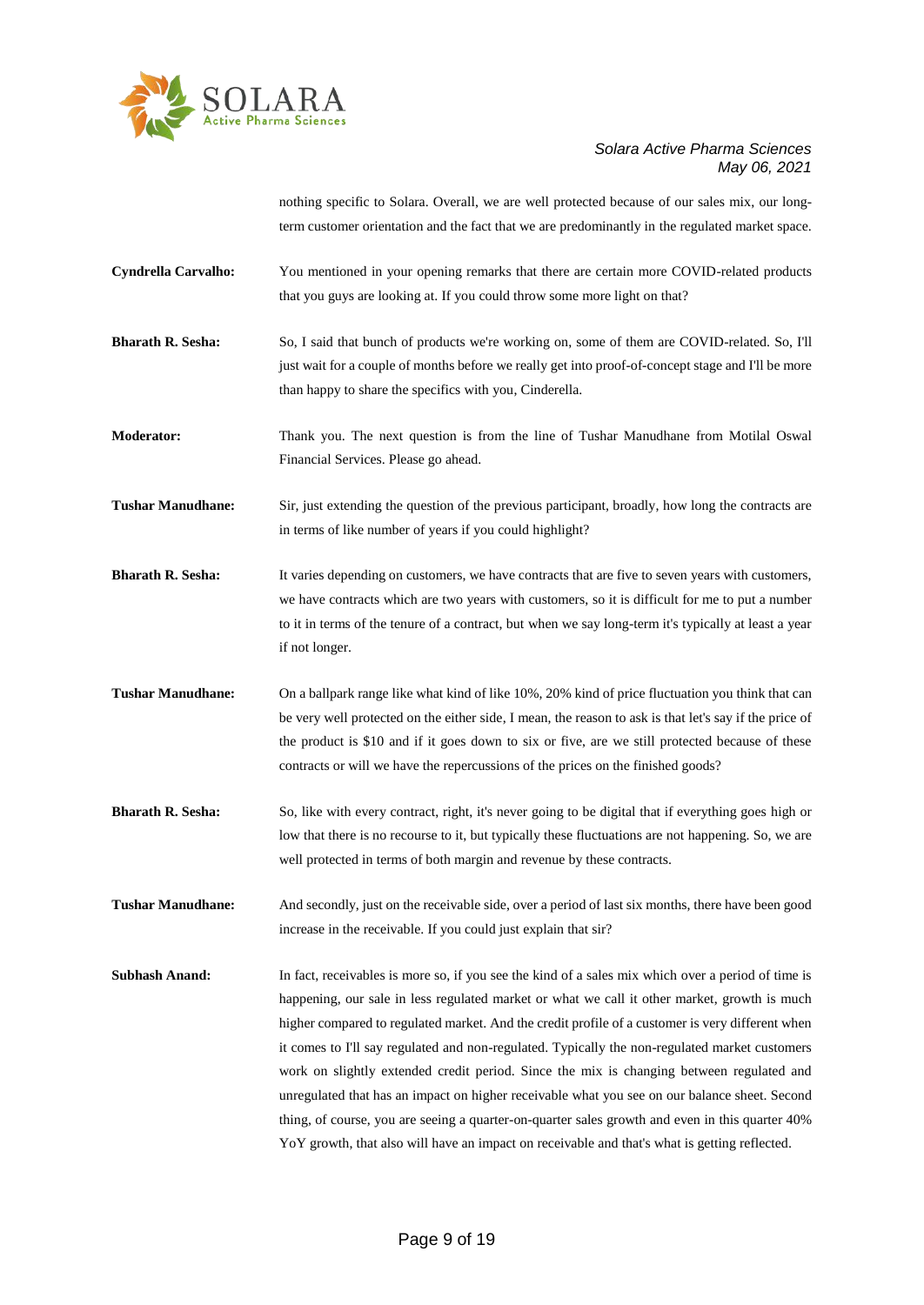

| <b>Moderator:</b>        | The next question is from the line of Ranvir Singh from Sunidhi Securities & Finance. Please<br>go ahead.                                                                                                                                                                                                                                                                                                                                                                                                                                                                                |
|--------------------------|------------------------------------------------------------------------------------------------------------------------------------------------------------------------------------------------------------------------------------------------------------------------------------------------------------------------------------------------------------------------------------------------------------------------------------------------------------------------------------------------------------------------------------------------------------------------------------------|
| <b>Ranvir Singh:</b>     | Sir, one clarity on regulated market contribution, what would have been from US if you could<br>break it?                                                                                                                                                                                                                                                                                                                                                                                                                                                                                |
| <b>Bharath R. Sesha:</b> | So, roughly of our total sales, 30% roughly is in regulated US, North America and Canada.                                                                                                                                                                                                                                                                                                                                                                                                                                                                                                |
| <b>Ranvir Singh:</b>     | Sir, why I'm asking this you mentioned roughly Rs.100 crores of external sales to customers in<br>US in FY'20 annual report and in presentation I have been looking this is showing 30% or more<br>than this. So, what is the disconnect?                                                                                                                                                                                                                                                                                                                                                |
| <b>Bharath R. Sesha:</b> | So, there are sales that we make of the API into the US, there are sales that we make of the API<br>to a formulator, who shifts the formulation to the US. So, destination is to the US. So, when we<br>say 30%, 35%, including both. And the reason we do that is the pricing is dependent on the end<br>market of the formulation, not the destination of the API. So, that's why we report it like that.<br>So, when we say external sales, it must have been export sales to the US. This when I say 30%,<br>32% that includes sales that formulations eventually ends up in the US. |
| <b>Ranvir Singh:</b>     | So, we supply to formulator in India and they export it to US market, that is what?                                                                                                                                                                                                                                                                                                                                                                                                                                                                                                      |
| <b>Bharath R. Sesha:</b> | Correct.                                                                                                                                                                                                                                                                                                                                                                                                                                                                                                                                                                                 |
| <b>Ranvir Singh:</b>     | What have been the contribution of Vizag facility in this quarter?                                                                                                                                                                                                                                                                                                                                                                                                                                                                                                                       |
| <b>Bharath R. Sesha:</b> | So, we don't split it by facility to give you the exact contribution, but I can tell you that Vizag<br>currently is roughly around 60%, 65% utilization. And we've already stated the total capacity of<br>Vizag in the previous presentation of around 3,600 tons of Ibuprofen. So, that's kind of where<br>we are in terms of the total output from Vizag.                                                                                                                                                                                                                             |
| <b>Ranvir Singh:</b>     | Okay, but are we maintaining that this facility can give peak revenue of Rs.400 crores kind of<br>sales?                                                                                                                                                                                                                                                                                                                                                                                                                                                                                 |
| <b>Bharath R. Sesha:</b> | Yes, so, 3,600 tons is the boilerplate capacity at Vizag and as I had indicated earlier, we will be<br>able to deliver that and ramp up to that capability as we had guided before in six to nine months<br>time and that's still what we are tracking.                                                                                                                                                                                                                                                                                                                                  |
| <b>Ranvir Singh:</b>     | Because of two-third capacity utilization, the sales would have been significant what I<br>understand if I consider 400 crores peak revenue?                                                                                                                                                                                                                                                                                                                                                                                                                                             |
| <b>Bharath R. Sesha:</b> | So, it depends on which market that we are going and the average price assumption you have<br>maybe on a certain market level. So, there are two factors into this; one is volume, the other is<br>the type of market that we are selling into. And the $33\%$ or $1/3$ roughly we were already in Q3,                                                                                                                                                                                                                                                                                   |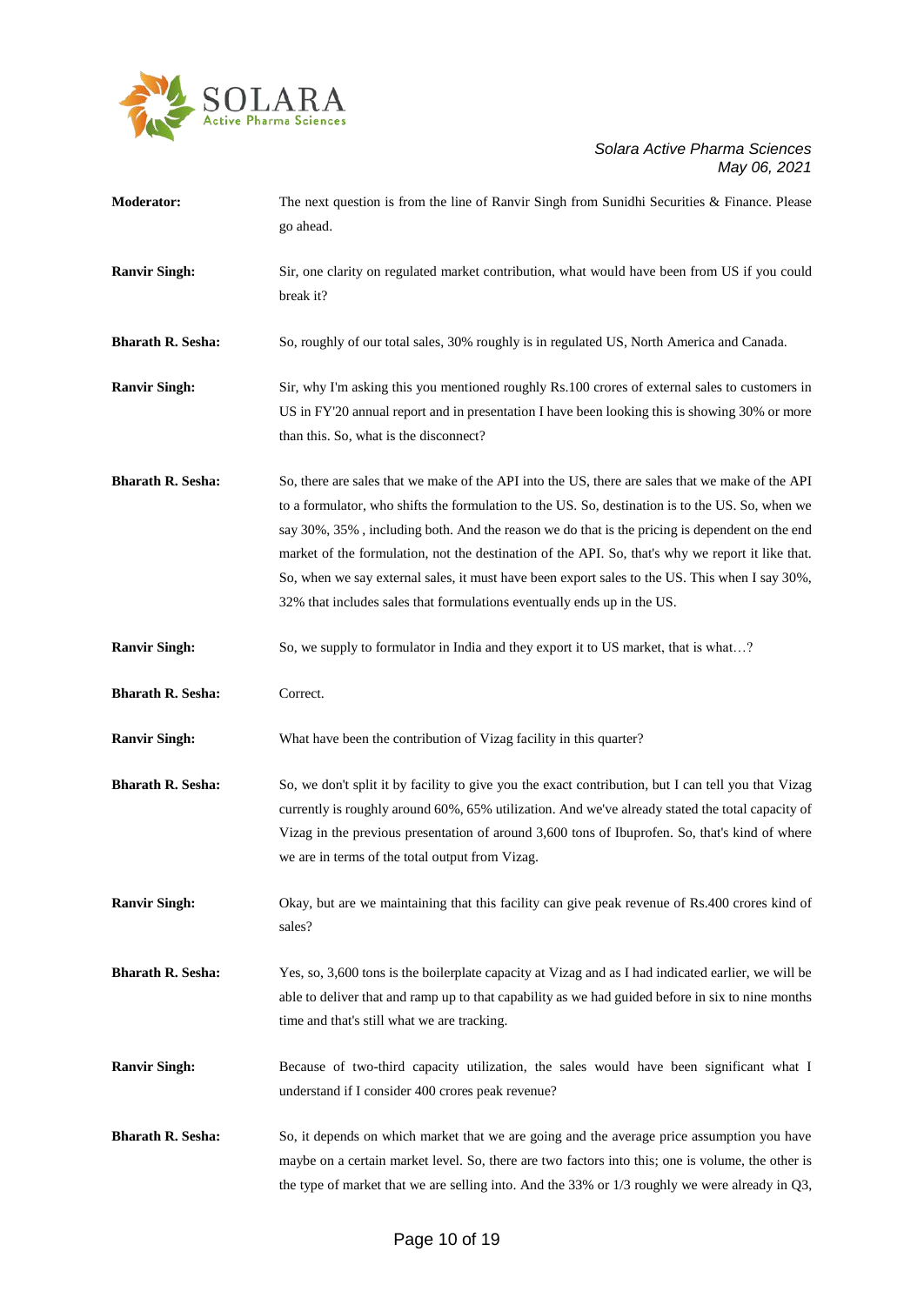

Q4 60%, so we added another about 30%, 32% of utilization and all the product is now going to the less regulated markets.

**Ranvir Singh:** On Ibuprofen side, are we seeing any change in pricing realization from Q3 to Q4?

**Bharath R. Sesha:** So, we now have more sales in the less regulated markets from Vizag. So, there the pricing is definitely lower than it is in the regulated market. So, our price realization will be more a function of the market mix, less to do with the absolute molecule per kilo pricing.

**Ranvir Singh:** But volume wise, we are growing?

**Bharath R. Sesha:** Yes, volume wise we are growing.

**Moderator:** Thank you. The next question is from the line of Nitin Agarwal from DAM Capital. Please go ahead.

**Nitin Agarwal:** Bharath, just taking forward the previous question will be, so on Ibu the 30% of capacity and volume-led capacity that we have in Vizag, the initial idea was not to do largely in less regulated market or it was to do in reg market, we don't have approvals yet, we are currently servicing the less reg market and we will probably be strongest to reg markets as time goes by when approval comes in?

**Bharath R. Sesha:** Yes.

**Nitin Agarwal:** Just to have a broad sense, typically is there a major differential in the pricing that you are realizing in these two sort of buckets?

**Bharath R. Sesha:** Yes, there is, so depending on the grade or which pharmacopoeia that the product needs, there is a price difference and it could be as much as a couple of dollars per kilo.

**Nitin Agarwal:** Secondly, the way to understand Vizag is there is obviously a phase-I, which is on Ibu capacity, so that is with Vizag right now, right, MPP is incrementally start working from this quarter onwards?

**Bharath R. Sesha:** Correct, Nitin, so this quarter, we will be commercializing the MPP and that's where we'd also indicated amongst the products that we will also be making Favipiravir there.

**Nitin Agarwal:** And the fact that you're going to be coming with Favi capacity now, we would have phase-II and subsequently everything is uncertain. Can you give us a sense on how is the market landscape lye for this opportunity as we see going forward?

**Bharath R. Sesha:** So, the facility is a multipurpose facility. At this point in time, not just from a business, but from a society perspective, we feel it's the right product to bring to the market and in a partnership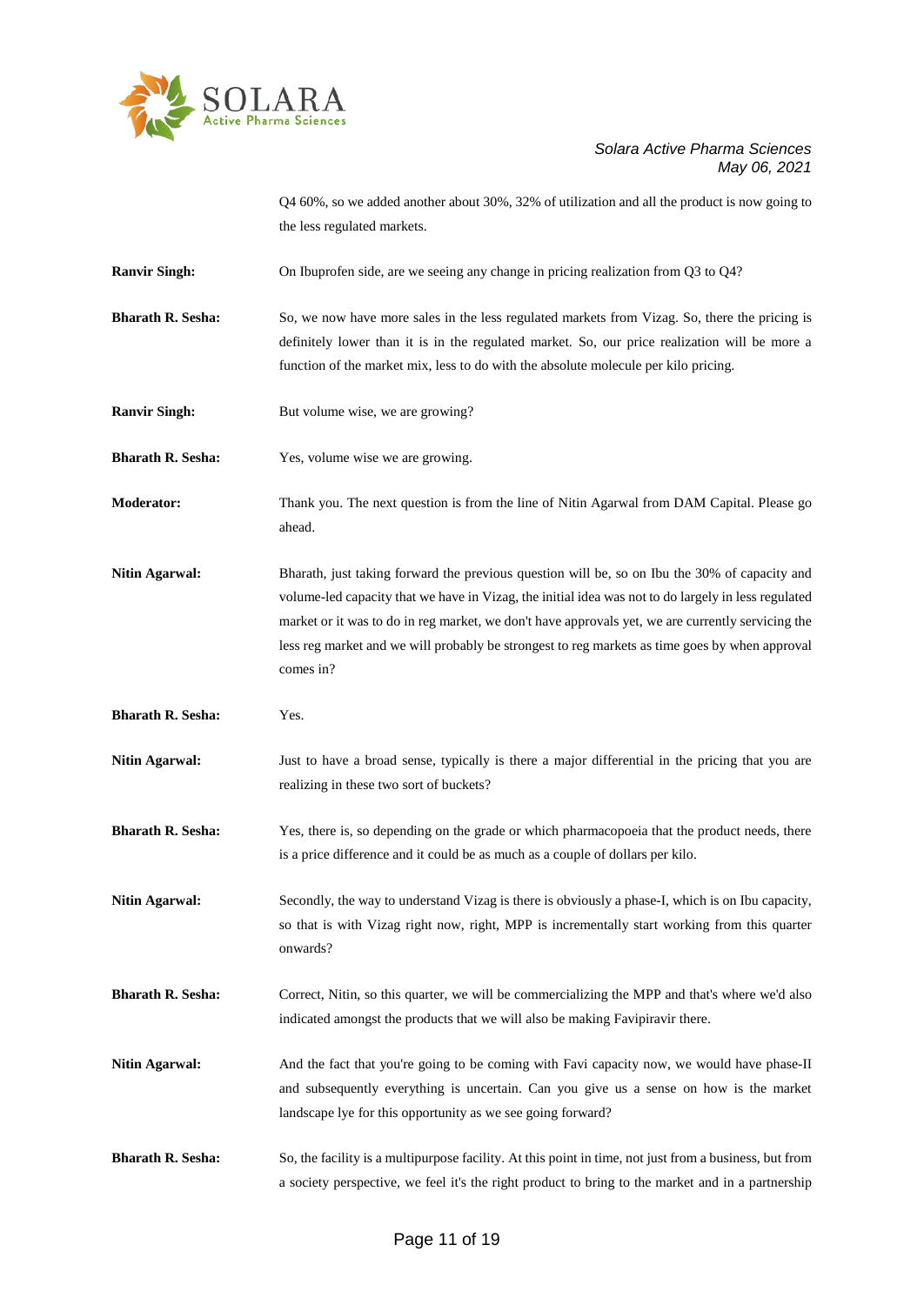

with Aurore we're bringing it to the market and we will monitor the situation. And because of the fact it's a multi-purpose facility, we have the flexibility to change product that we make there in two to three weeks' time. So, that that gives us the flexibility to do this product, support society, support business, as long as it makes sense and then of course we can do other products in that facility.

- **Nitin Agarwal:** So, post-commissioning of the MPP facility, the entire Vizag CAPEX would come on-stream, is that fair or is there something more or less in the Vizag unit?
- **Bharath R. Sesha:** No, we're also working on additional CAPEX opportunities. We'll come back to that once we finish the integration discussions and we come back from synergies because it must be now something that makes sense for the combined entity. So, we're in the process of detailing that out, Nitin.
- **Moderator:** Thank you. Next question is from the line of Dipali from Sameeksha Capital, please go ahead.
- **Dipali:** My question was more on the Aurore Life Science. So, I understand we'll come back with the details, but can you give us an indication of direction on how our balance sheet will look like in terms of gross block, booking capital, goodwill post this integration?
- **Bharath R. Sesha:** So, maybe I'll just say something then Subhash can add to it. Just to reemphasize as we discussed during the merger announcement presentation, the management accounting figures are already there in the public domain. Those are still valid numbers to keep in mind as we talk of Aurore. Subhash, over to you.
- **Subhash Anand:** Yes, that's what, Bharath, I was about to say, we have indicated our Aurore number during our last call. Aurore merger is EPS-accretive right from year one itself, so that's a positivity and the way Aurore financial ratios are, they are much healthier ratios, whether it's a ROCE or asset turn or even the EBITDA margin. So, once we merge together, we expect our ratios to improve. More color to this, we'll come back once we complete integration planning, so you'll hear more from us after that.
- **Dipali:** We understand that Aurore also has significant revenue from COVID drug. So, then just to give an indication of how the growth of Aurore will be going ahead, will it be sustainable considering that we have COVID drug sales as well?
- **Bharath R. Sesha:** So, I think what we should do is we will wait for the synergy to complete and we will come back with much more granular details on this one, just give us some time, we'll work it out so that we can have a good discussion with accurate data.
- **Moderator:** Thank you. The next question is from the line of Sheersh Jain from Apex Capital. Please go ahead.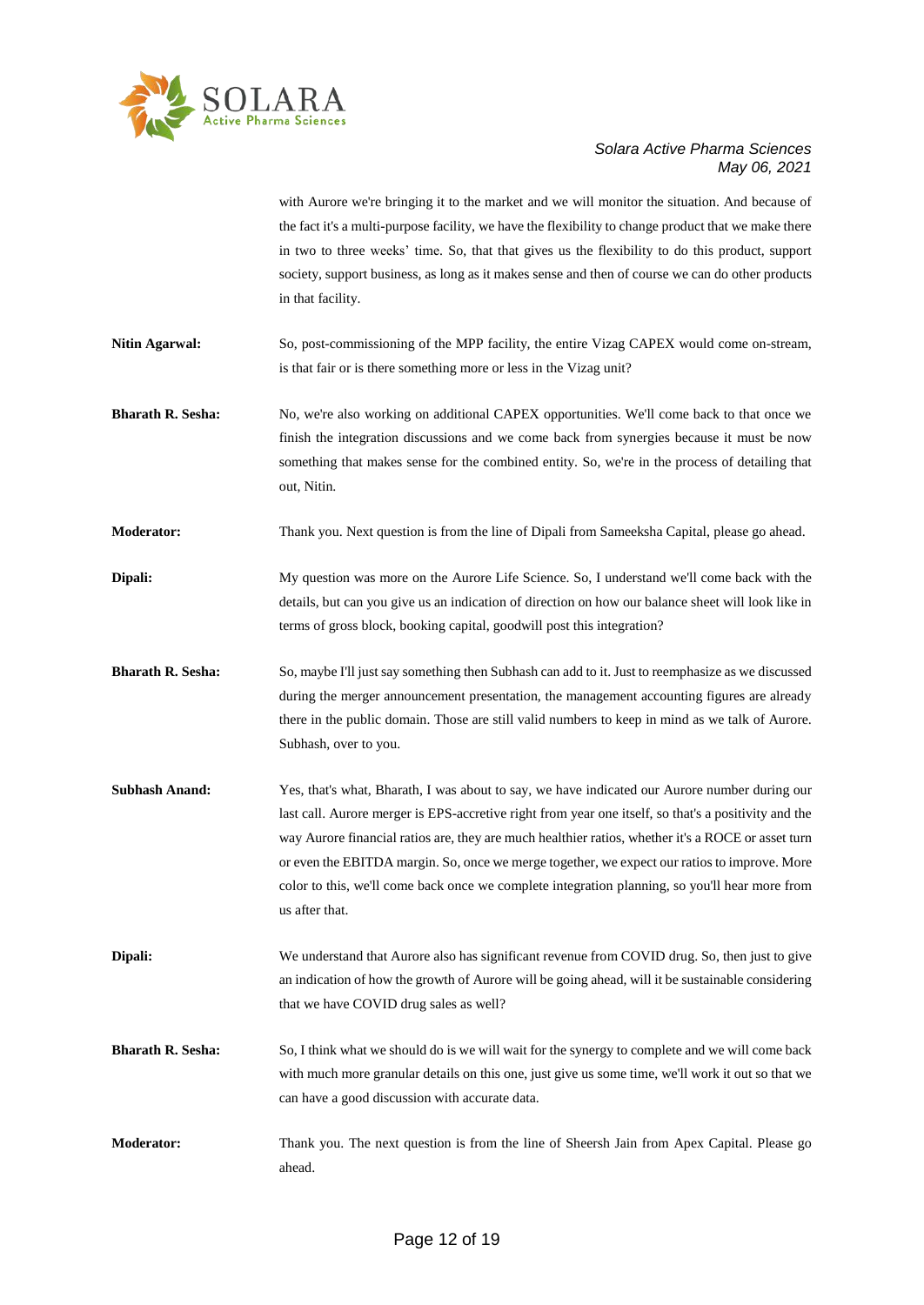

| <b>Sheersh Jain:</b>     | Sir, wanted to understand in cash flow from investing activities we can see Rs.175 crores of<br>CAPEX, but the same is not translated into fixed assets or capital work-in progress. So, what am<br>I missing here?                                                                                                                                                                                                                                                                                                                                                                                                                                                                                                                                                                                                                                                                                                                |
|--------------------------|------------------------------------------------------------------------------------------------------------------------------------------------------------------------------------------------------------------------------------------------------------------------------------------------------------------------------------------------------------------------------------------------------------------------------------------------------------------------------------------------------------------------------------------------------------------------------------------------------------------------------------------------------------------------------------------------------------------------------------------------------------------------------------------------------------------------------------------------------------------------------------------------------------------------------------|
| <b>Subhash Anand:</b>    | If you add back depreciation into that, you will reach to broadly a similar number because what<br>you see in balance sheet is a net block not a gross block. Other thing, yes, there are some capital<br>advances which are part of CAPEX which doesn't get reflected in asset block.                                                                                                                                                                                                                                                                                                                                                                                                                                                                                                                                                                                                                                             |
| <b>Sheersh Jain:</b>     | So, these capital advances are pertaining to inter corporate deposits?                                                                                                                                                                                                                                                                                                                                                                                                                                                                                                                                                                                                                                                                                                                                                                                                                                                             |
| <b>Subhash Anand:</b>    | No, these are for equipment manufacturing if you extend the capital advance, so it becomes a<br>part of CAPEX spending.                                                                                                                                                                                                                                                                                                                                                                                                                                                                                                                                                                                                                                                                                                                                                                                                            |
| <b>Moderator:</b>        | Thank you. The next question is from the line of Kunal Randeria from Edelweiss. Please go<br>ahead.                                                                                                                                                                                                                                                                                                                                                                                                                                                                                                                                                                                                                                                                                                                                                                                                                                |
| <b>Kunal Randeria:</b>   | My first question is on the composition of growth. This quarter seem to be driven mainly by<br>other markets. So, how do you see this in the coming year, if other markets are driving growth,<br>is it fair to assume the gross margins will be lower year-on-year?                                                                                                                                                                                                                                                                                                                                                                                                                                                                                                                                                                                                                                                               |
| <b>Bharath R. Sesha:</b> | So, it's a good question. So, the key reason behind the other markets driving growth are one,<br>Vizag. So, all of the quantity goes to other markets. Two, we have opportunities in other products<br>in the other markets which we were able to kind of capitalize on in $Q4$ . As the situation<br>normalizes in terms of the regulated market growth that will happen as the demand comes back<br>mainly in Europe, as I indicated that there was some slowness in Europe for qualifying other<br>sources, focus on COVID therapy molecules mainly, not really spending time on other<br>molecules, those things we expect to normalize as Europe has seen some stability in terms of the<br>COVID cases. So, I think this will normalize and become more like it was in the earlier part of<br>the year over the next few months. So, then the margin profile, because of market mix will not<br>be impacted as it was in Q4. |
| <b>Kunal Randeria:</b>   | Okay, so then for the coming year you're saying both your engine should deliver growth?                                                                                                                                                                                                                                                                                                                                                                                                                                                                                                                                                                                                                                                                                                                                                                                                                                            |
| <b>Bharath R. Sesha:</b> | Correct. That is one of the priority areas for us and this was actually a question two quarters ago<br>in the same call that we are in today about are we looking at other markets also as a growth<br>engine, are we heavily focused on regulated markets, at that time, I'd also very categorically<br>said, for us, we want to be successful in both. And we've been able to do that very successfully<br>in terms of executing our plans. So, I'm sure you will see that traction going forward. And you<br>will see the balance come back to what it was before at a higher level in terms of regulated versus<br>other markets.                                                                                                                                                                                                                                                                                              |
| <b>Kunal Randeria:</b>   | As a thumb rule, will US be high realization followed by Europe and then ROW?                                                                                                                                                                                                                                                                                                                                                                                                                                                                                                                                                                                                                                                                                                                                                                                                                                                      |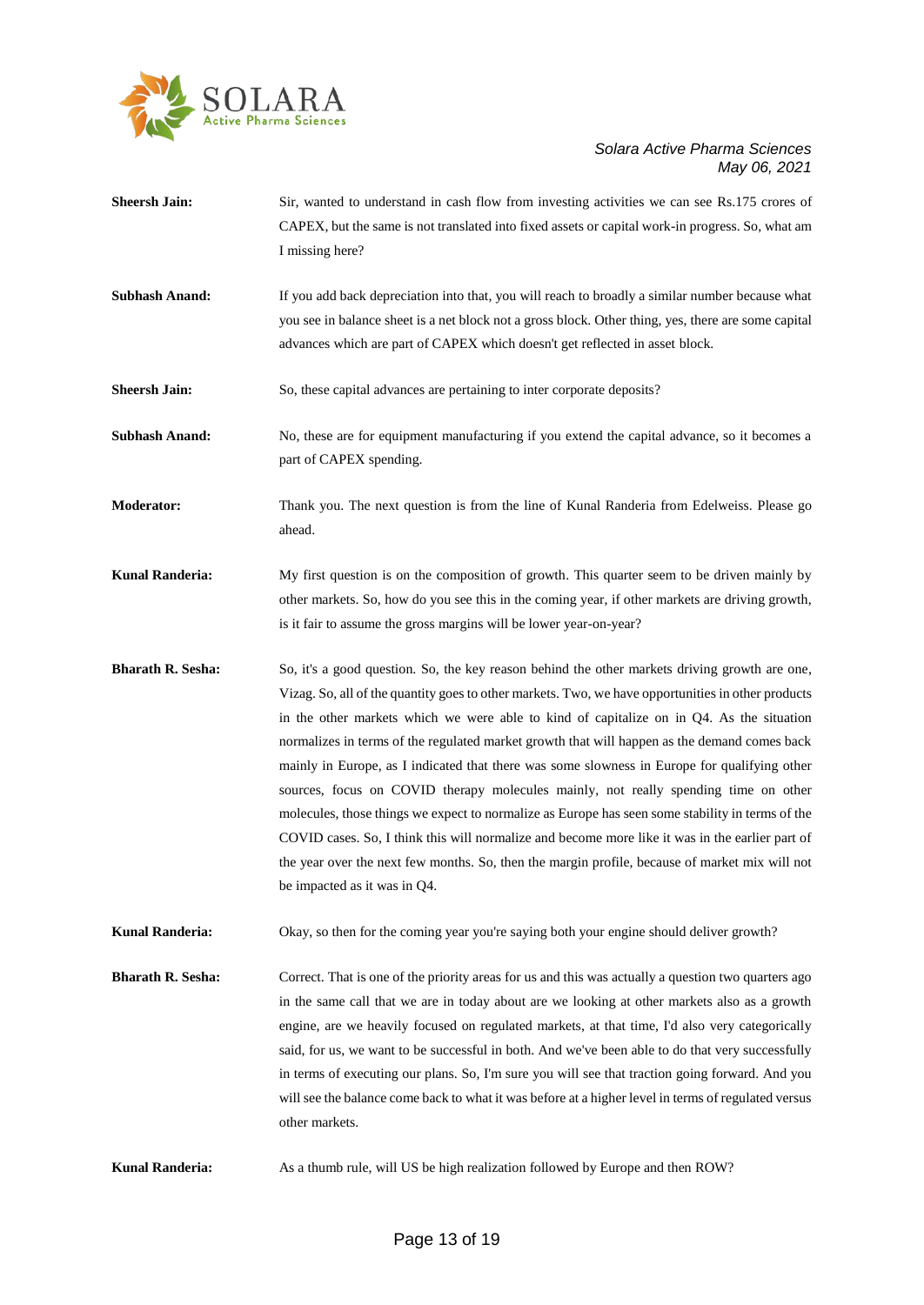

| <b>Bharath R. Sesha:</b> | Yes, roughly, you're right, some products are a bit different in Europe and US, but roughly that<br>would be the fair assumption.                                                                                                                                                                                                                                                                                                                                                                                                                                                                                                                                                                     |
|--------------------------|-------------------------------------------------------------------------------------------------------------------------------------------------------------------------------------------------------------------------------------------------------------------------------------------------------------------------------------------------------------------------------------------------------------------------------------------------------------------------------------------------------------------------------------------------------------------------------------------------------------------------------------------------------------------------------------------------------|
| <b>Kunal Randeria:</b>   | What would be the differential?                                                                                                                                                                                                                                                                                                                                                                                                                                                                                                                                                                                                                                                                       |
| <b>Bharath R. Sesha:</b> | That's a tough one, depends very much on the product, so it's difficult for me to give you a<br>number on that unfortunately.                                                                                                                                                                                                                                                                                                                                                                                                                                                                                                                                                                         |
| <b>Kunal Randeria:</b>   | My second question is on the CRAMS business. Post the acquisition, now you should be around<br>225 to 250 crores kind of business. Just wondering what are the kind of synergies that you see,<br>are there any revenue synergies or mainly it is on the cost link?                                                                                                                                                                                                                                                                                                                                                                                                                                   |
| <b>Bharath R. Sesha:</b> | So, there are revenue synergies, because our customer base on the CRAMS side is different.<br>There is an opportunity that we are immediately able to see just looking at the customer base.<br>And the second synergy we see is now the R&D part, right. So, now we will have three centers,<br>gives us more capacity, more capabilities, to be able to differentiate ourselves on the CRAMS<br>side. So, both of these will play a very positive part in terms of growing our CRAMS business<br>from synergy perspective.                                                                                                                                                                          |
| <b>Kunal Randeria:</b>   | This is sort of oversimplifying, if you're growing at X-per cent, after the merger you can probably<br>be growing at what 1.05x or 1.1x or something like that?                                                                                                                                                                                                                                                                                                                                                                                                                                                                                                                                       |
| <b>Bharath R. Sesha:</b> | Yes, I would say it would be much faster I don't want to put a number to it till we do the<br>synergy discussions.                                                                                                                                                                                                                                                                                                                                                                                                                                                                                                                                                                                    |
| Moderator:               | Thank you. Next question is from the line of Ujwal from Quest Investment Advisors. Please go<br>ahead.                                                                                                                                                                                                                                                                                                                                                                                                                                                                                                                                                                                                |
| Ujwal:                   | Just wanted to know a bit more on MPP side. One peripheral API product that we are launching<br>right now. If you can give more clarity about how many products getting launched during the<br>year of that facility? Technically, in terms of developed markets, will you be able to say that<br>audits are being considered by the developed authority. So, any timelines in terms of approvals<br>or any indication that you have received on any of the developed markets after the audits if you<br>can throw some light on that please?                                                                                                                                                         |
| <b>Bharath R. Sesha:</b> | So, on the second question, we've all seen recently there was quite some hearings in the US<br>Congress asking for the FDA to come with creative ways of clearing the backlog of inspections.<br>Subsequent to that, FDA has issued a detailed guideline paper on remote inspections, how does<br>it work, what are some of the criteria that should be used by companies to benefit from it? It's<br>an evolving discussion now. So, many countries, including WHO are in the process of adopting<br>remote audits. In fact, I just saw an example in Latin America where FDA had done a remote<br>audit as recent as a couple of weeks ago. So, I think the world is catching up with the fact that |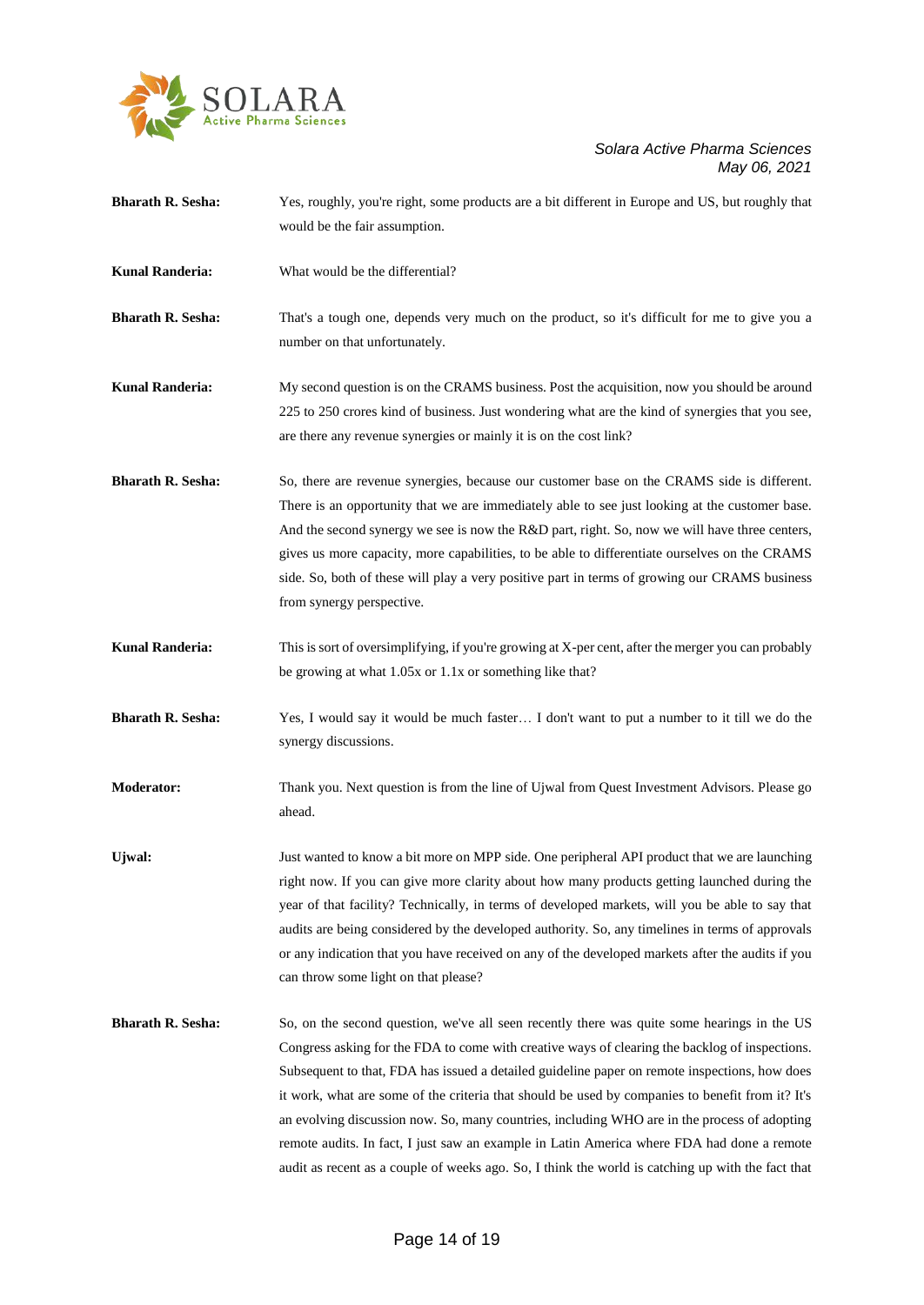

this process of face-to-face audits may be still a bit of a distance away in terms of timing. So, that's the general view right now and this is all based on what's available publicly that more and more regulators are looking at remote audits and kind of looking that vehicle as a vehicle to continue to clear backlog that they may have in terms of audits. To your first question, as a company, and I'm not talking only by that MPP, but overall as a company, we will aim to have at least 10 to 12 filings this year. And that's basically what will be the new product launches that we will do that includes not just the Vizag MPP, that includes the other facilities also. And we will continue to file market extensions, last year, we did '23, we will continue to do at that level going forward. So, that will be the amount of filings that we will do as we have planned for in FY'22.

Ujwal: In terms of Ibuprofen, you did mention that currently you are selling the large quantity in terms of volumes to the non-regulated markets. Considering we do get approval from the developed market and we do shift some volumes over there. are we planning to add more capacities to meet the non-regulated demand as well, because now we would have created a base almost 90% capacities in those non-regulated markets as well, so is that on the anvil? And what kind of CAPEX are we looking for in FY'22?

- **Bharath R. Sesha:** I'll answer the first question and Subhash will step in to answer the question on CAPEX. So, we continuously monitor the market situation on Ibuprofen. We are very comfortable with our business model, because it's based on strategic relationships, it's because our products are customized to fit the large customers machines and run them efficiently, it's based on the fact that we have a very strong presence in Ibuprofen derivatives. And using these advantages and differentiators, we've been able to enter new customers in the less regulated markets over the last four, five months. And to the question of whether this would warrant us to add capacity as we get regulatory approvals, we will continuously monitor the situation, there is always the possibility to do more out of existing assets, there is always the possibility to debottleneck. So, we will explore all options to continue to service the market. We have a very leading presence in Ibuprofen and we will continue to maintain that and we're very confident of doing so. In terms of additional capacity, we will keep looking at the situation. If warranted, we have no problems in committing further to this business, because we're very good at it and we are the leading player there. At this point in time, no immediate plans for that.
- Ujwal: Lastly, on the CRAMS business, if you can throw some light in terms of what new capabilities or new areas that Solara has worked upon or new customer wins, which will drive Solara CRAMS business over next two to three years? I do understand that Aurore and all would add a lot of capabilities in terms of R&D and customer base. But if you can throw some light on what Solara has been doing, which will augment growth for them?
- **Bharath R. Sesha:** So, it's not an either or as you very rightly point out, it's and, so it's Aurore and Solara, both of us adding to the growth. Solara's strategy on CRAMS has been based on making sure that we have adequate differentiation in a solution we bring to our customers to deepening our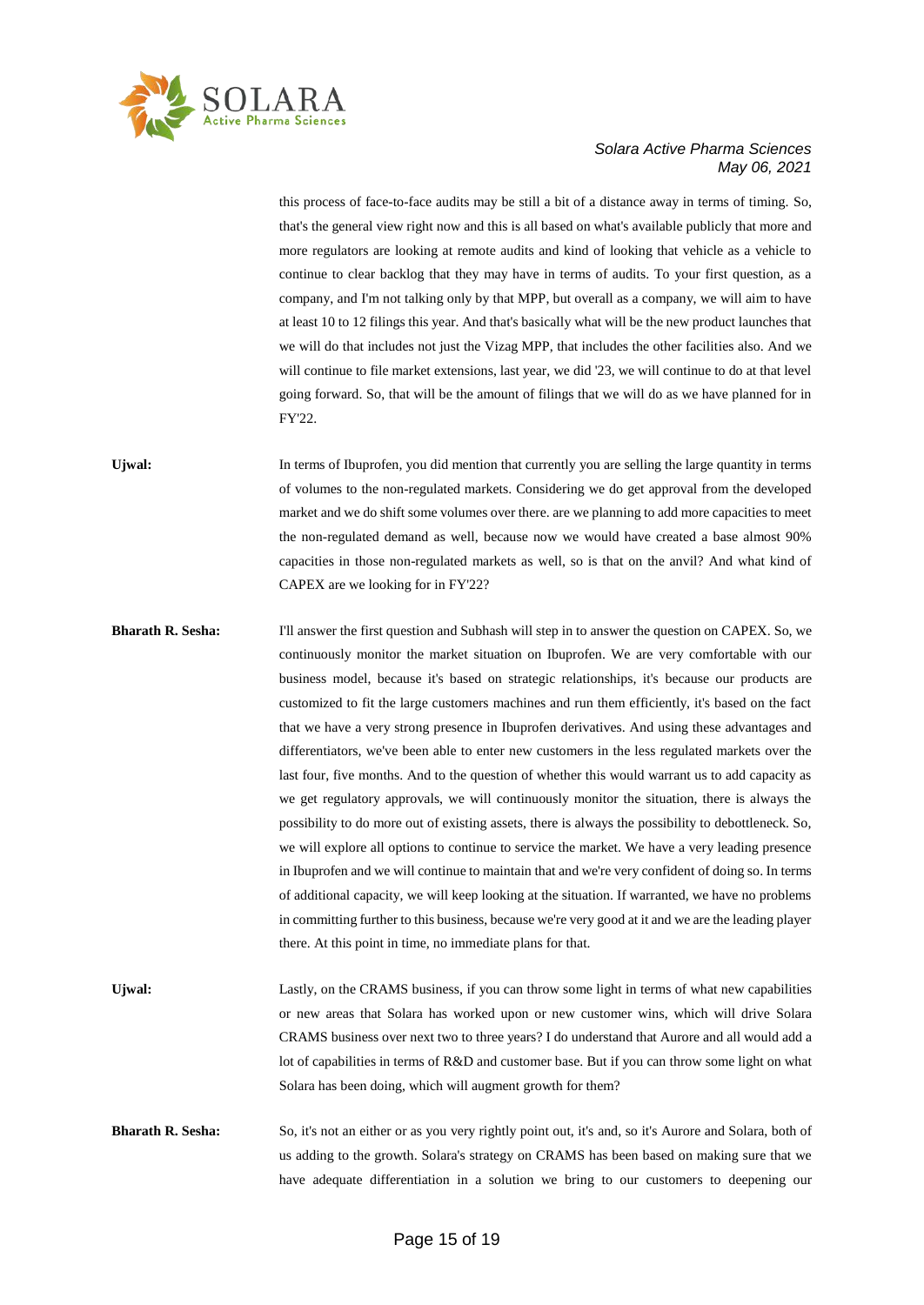

engagement and our efforts to gain more from the pharma customers which typically are very sticky and are long-term oriented. Third, we continue to look for inorganic opportunities to grow our CRAMS business, looking for assets/lab in the West mainly, but not really only in the West, but we are preferred to have that in the West. So, these are the three elements of our strategy. In fact, we are making very, very good progress on making sure that as I said in my opening remarks, in FY'21 we've added about four big pharma to our customer list, we've got repeat enquiries from two of them as recent as last quarter, and we are very deeply engaged with all of them in terms of providing solutions to them and we are very confident of the track and the trajectory in which these engagements are going. Coming to the point about geographical spread, which is also equally important for us, we've made breakthroughs in CRAMS in Japan, we made breakthroughs in Korea, and we are strong in Europe, we continue to make small breakthroughs in the US. So, all of this is what gives me the confidence to say that CRAMS will grow at a faster clip than the overall company. And this leading indicator of wider geographical spread, big pharma customers, along with the fact that we're doing the right things from a scientific differentiation perspective is what we believe is the propeller of growth for our CRAMS business. And of course, inorganic will leapfrog this even further. For now I just commented on the organic part of how we are growing.

- **Moderator:** Thank you. The next question is from the line of Nitin Agarwal from DAM Capital. Please go ahead.
- **Nitin Agarwal:** Bharath, just going back to your earlier comments around the new product launches, the two products that you mentioned that you will be launching in Q2, Q3, any qualitative sense you can give us, the opportunities are there, what kind of products are we talking about here and then potential opportunity which can play out over a period of time on these products?
- **Bharath R. Sesha:** So, these products both combined together could be a total market potential/our opportunity size could be in the tens of crores at full blown, both together. And I'm being a bit guarded in saying an exact number, because we are still in discussions with multiple customers, both these products are competitively not very intense, we are one of the very few players, our process is very differentiated from our competition, and that's why we have the significant traction with customers, as I said, the capacity is fully booked for more or less a whole year now for both these products. So, it would be intense approach.
- **Nitin Agarwal:** When you say Q2, Q3, this coincides with the market formation?
- **Bharath R. Sesha:** Correct. So, we're already the exclusive supplier of this product to our customers and this will be scaled up in Q2, Q3, we're scaling up API production as we speak. So, the revenue impact and the margin impact will come in Q2, Q3. And these will be relatively better margin businesses for us versus the corporate margin?
- **Bharath R. Sesha:** Yes, it will be better margins.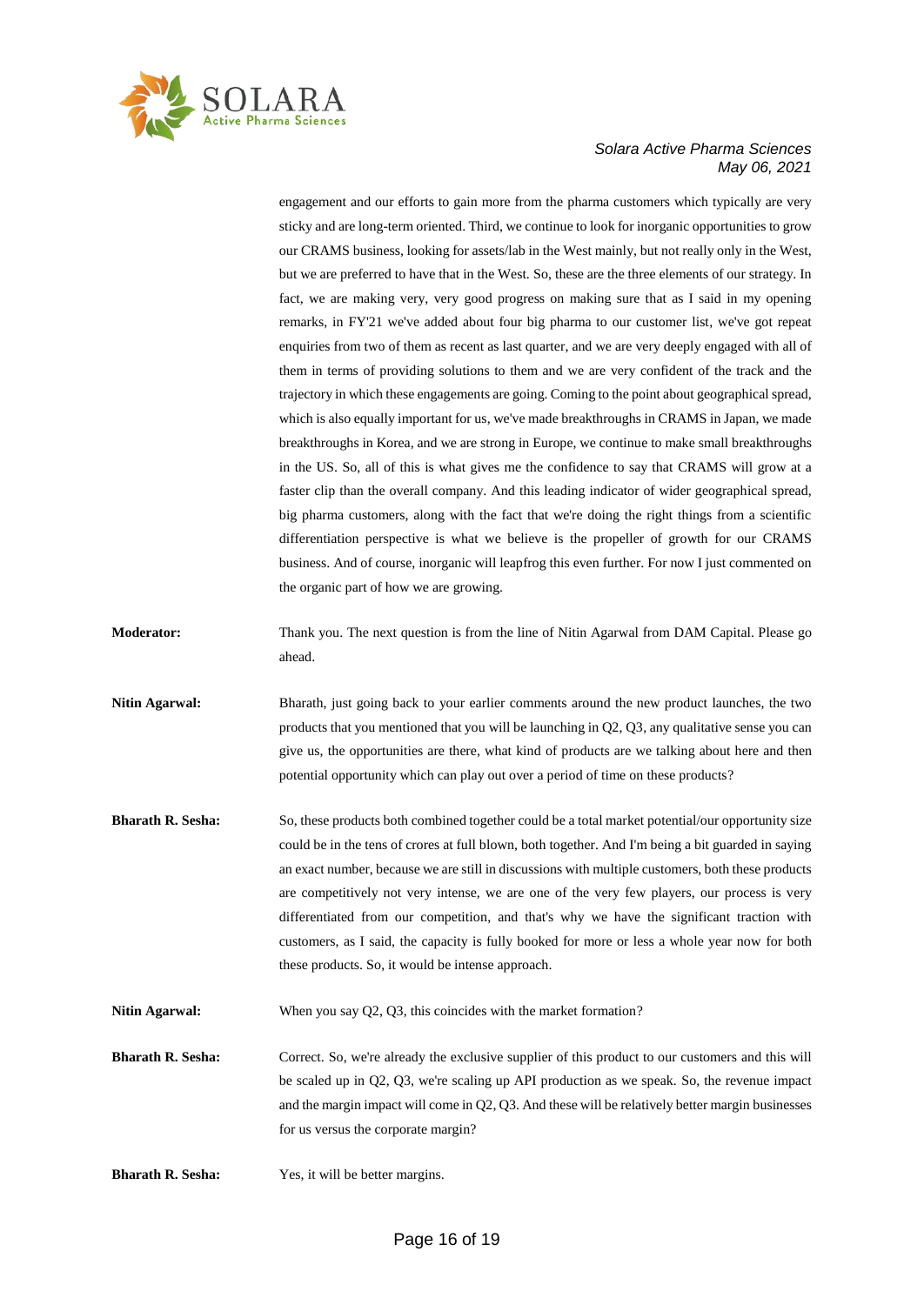

**Nitin Agarwal:** And secondly on the new technology platform that you talked about, can you give us a little more understanding on that?

**Bharath R. Sesha:** So, in previous conversations I have been sharing that we are very serious about differentiating our ability to bring a solution to our customer. And we have invested and spent time on developing what we call "Technology Platforms." And without going into the details of each of the technology platforms what they are, I'd rather just come back to you once we have proof-ofconcept. I'm not saying these are the ones we're working on. But just give you an example, right, Biocatalysis is a technology platform, Flow Chemistry is a technology platform, Fermentation is a technology platform, Complex Generics is another technology platform. So, what we are doing over these few months and what we have been doing and will continue to do is invest in developing the capabilities, which means that we will have the competence to develop a product that needs this particular technology. And we anticipate to have at least two of these in terms of proof-of-concept by the end of this financial year. What this does in the medium to long term is gives us an opportunity to participate in a market space with very limited competition, higher margin profiles, strong customer stickiness, and alters kind of the way that we work with our customers partner with them on launch, partner with them on other strategic market increase that they may have. So, it just kind of gives a totally different perspective to the business that we would have at that point in time. So, this is what we mean by technology platforms and that's what we are working on currently. And as we come to a proof-of-concept stage, I'll be more than happy to share more details how we see ourselves different and competitive there.

**Nitin Agarwal:** So, when we look at our new product launch contribution to our revenue, it's about 7% or thereabout if I remember we mentioned in the presentation. Now, a) how do we measure it, the product to be launched in FY'21 or a certain longer time period that we use? And two, do we see this proportion, whichever way we define it for our launches significantly changing for us as we go forward?.

**Bharath R. Sesha:** So, we define any product that has been launched in the market over the last three years. So, anything that's three years and less we take it into account in terms of new products. We see 10% to 12% as steady state for new products and I think the part of it was 7% in Q4, but it is 9% for the annual number, so we're close to that 10%, and again in Q4, less regulated markets entry of Ibuprofen skewed that ratio a bit. And as we scale up the new products, I'm confident we will be in the 10% to 12% number. And it's a refreshing metric, every three years something drops out, something gets added.

**Moderator:** Thank you. The next question is from the line of Harshal Patel from Sharekhan. Please go ahead. **Harshal Patel:** Sir, just need one clarification. On the CAPEX, as you said, we've incurred about 174-odd crores

for '21. So, sir, what can it be for '22?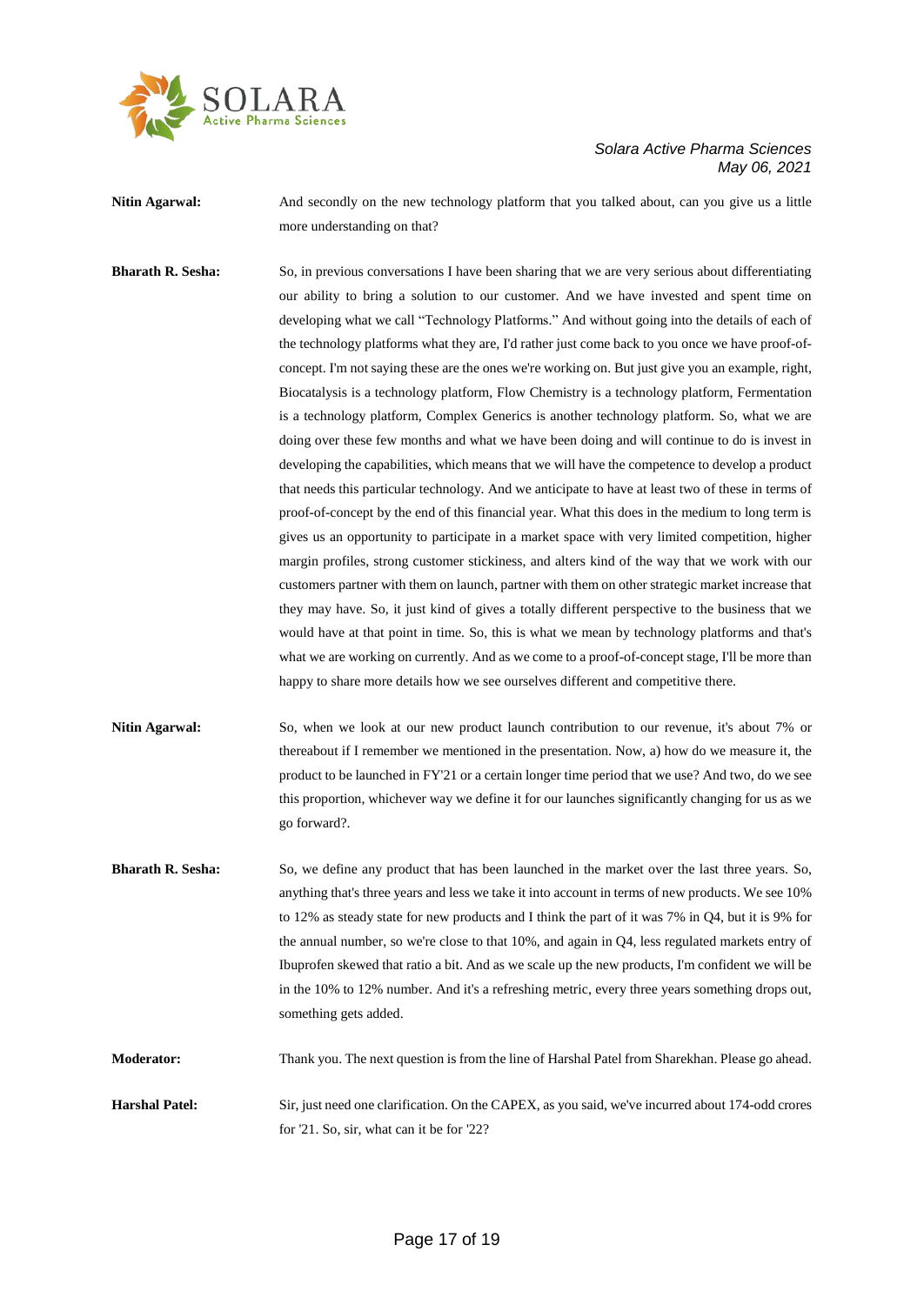

| <b>Subhash Anand:</b>    | Last time, we spoke about CAPEX, if you remember in our last call, and since we are in growth<br>journey, and we expect our growth to continue. Our CAPEX even in this year will be in the<br>range of 200 to 250 crores, but we are also in middle of our synergy discussion with Aurore. So,<br>post our calibrations once we understand their capacity need, our capacity need, you'll hear a<br>number once we come back with the guidance for this year how this number will be taking<br>Aurore also in consideration.                                                                                                                                                                                                                                                                                                                                                                                                                                                                                                                                                                                                                                                                                                                                                                                                                                                                                                       |
|--------------------------|------------------------------------------------------------------------------------------------------------------------------------------------------------------------------------------------------------------------------------------------------------------------------------------------------------------------------------------------------------------------------------------------------------------------------------------------------------------------------------------------------------------------------------------------------------------------------------------------------------------------------------------------------------------------------------------------------------------------------------------------------------------------------------------------------------------------------------------------------------------------------------------------------------------------------------------------------------------------------------------------------------------------------------------------------------------------------------------------------------------------------------------------------------------------------------------------------------------------------------------------------------------------------------------------------------------------------------------------------------------------------------------------------------------------------------|
| <b>Moderator:</b>        | Thank you. The next question is from the line of Alicia Malva from Envision Capital. Please go<br>ahead.                                                                                                                                                                                                                                                                                                                                                                                                                                                                                                                                                                                                                                                                                                                                                                                                                                                                                                                                                                                                                                                                                                                                                                                                                                                                                                                           |
| Alicia Malva:            | Just one clarification. What is your capacity utilization currently if you exclude Vizag?                                                                                                                                                                                                                                                                                                                                                                                                                                                                                                                                                                                                                                                                                                                                                                                                                                                                                                                                                                                                                                                                                                                                                                                                                                                                                                                                          |
| <b>Bharath R. Sesha:</b> | So, other than Vizag, if you see, it will be mid to late-80s.                                                                                                                                                                                                                                                                                                                                                                                                                                                                                                                                                                                                                                                                                                                                                                                                                                                                                                                                                                                                                                                                                                                                                                                                                                                                                                                                                                      |
| Alicia Malva:            | Just some comments from you in terms of what is the percentage of import of raw material and<br>currently, how much of that is coming from China?                                                                                                                                                                                                                                                                                                                                                                                                                                                                                                                                                                                                                                                                                                                                                                                                                                                                                                                                                                                                                                                                                                                                                                                                                                                                                  |
| <b>Bharath R. Sesha:</b> | So, total imported raw materials is roughly around 35%, 36%, out of which 29% comes from<br>China which is a reduction from the 32%-odd it was in the early part of the year.                                                                                                                                                                                                                                                                                                                                                                                                                                                                                                                                                                                                                                                                                                                                                                                                                                                                                                                                                                                                                                                                                                                                                                                                                                                      |
| <b>Moderator:</b>        | Thank you. The next question is from the line of Sachin Jain from Carnelian Asset Management.<br>Please go ahead.                                                                                                                                                                                                                                                                                                                                                                                                                                                                                                                                                                                                                                                                                                                                                                                                                                                                                                                                                                                                                                                                                                                                                                                                                                                                                                                  |
| <b>Sachin Jain:</b>      | Could you more elaborate on your scientific side and CRAMS side why customer would come<br>to you, if you can elaborate more, you already elaborated a bit?                                                                                                                                                                                                                                                                                                                                                                                                                                                                                                                                                                                                                                                                                                                                                                                                                                                                                                                                                                                                                                                                                                                                                                                                                                                                        |
| <b>Bharath R. Sesha:</b> | The CRAMS business is all about capacity, it's all about scientific differentiation, all about<br>making sure that we are adding value to a recipe that our customer is already thought off or<br>wants you to develop. So, what we have been focusing on over the last one year and kind of very<br>well anchored in the DNA of the organization now is CRAMS at the end of day is<br>technical/science sale, where you have adequate capacity that can back up your science and<br>which means you can make that product and you have the adequate knowledge and the scientific<br>capability to be able to develop that product for your customer. So, that's how we have<br>differentiated ourselves on the CRAMS space. All our discussions with big pharma. I'm<br>personally involved in a few of them, so I can say this from experience, has been about how we<br>can do something in a way that is unique compared to either competition or compared to some<br>of the ideas the customer themselves may have. And that is what is given us repeat opportunities.<br>Not that we've gone and said that, we have capacity and that's important. But it's also the<br>scientific capability that we bring to the table. And that's how we've been able to get repeat<br>business with big pharma customers and that's what we are expecting to further build on in terms<br>of strengths and further grow that capability. |